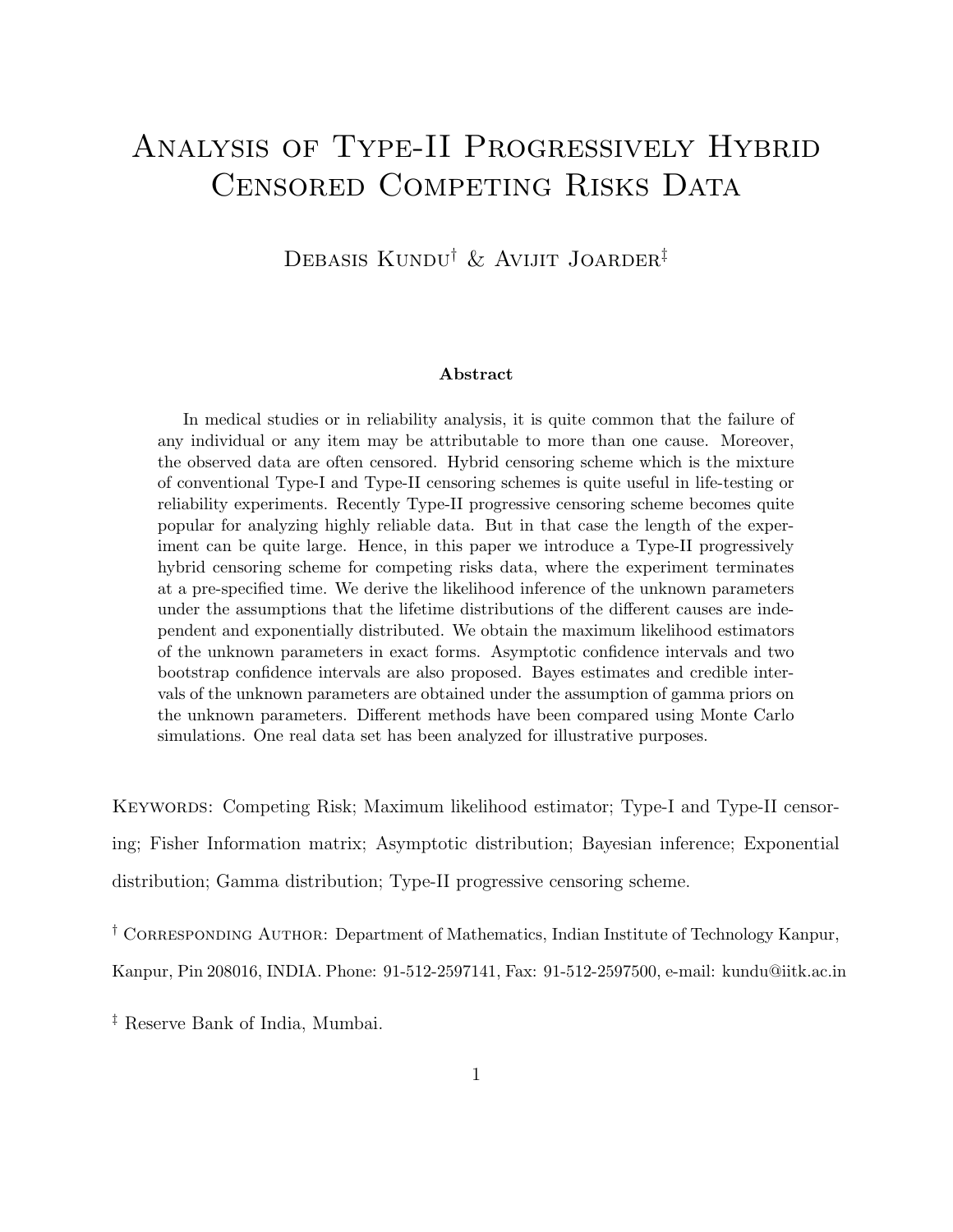### 1 INTRODUCTION

In medical studies or in reliability analysis, it is quite common that more than one cause or risk factor may be present at the same time. In analyzing the competing risks model, it is assumed that data consists of a failure time and an indicator denoting the cause of failure. Several studies have been carried out under this assumption for both the parametric and the non-parametric set up. For the parametric set up it is assumed that different lifetime distributions follow some special parametric distribution, namely exponential, Weibull or gamma. Several authors, for example Berkson and Elveback [2], Cox [8], David and Moeschberger [10] consider the problem from the parametric point of view. In the non-parametric set up no specific life time distribution is assumed. Kaplan and Meier [21], Efron [11] and Peterson [23] analyzed the non-parametric version of this model.

The two most common censoring schemes namely Type-I and Type-II censoring schemes are widely used in practice. Briefly, they can be described as follows. Consider  $n$  items are under observations in a particular experiment. In the conventional Type-I censoring scheme, the experiment continues up to a pre-specified time  $T$ . On the other hand, the conventional Type-II censoring scheme requires the experiment to continue until a pre-specified number of failures  $m \leq n$  occur. In this scenario, only the smallest lifetimes are observed. The mixture of Type-I and Type-II censoring schemes is known as the hybrid censoring scheme. This hybrid censoring scheme was first introduced by Epstein [13, 14]. But recently it becomes quite popular in the reliability and life-testing experiments. See for example the work of Chen and Bhattacharya [3], Childs at al. [4], Draper and Guttman [9], Fairbanks, Madasan and Dykstra [15], Gupta and Kundu [16] and Jeong, Park and Yum [19].

One of the drawbacks of the conventional Type-I, Type-II or hybrid censoring schemes is that they do not allow for removal of units at points other than the terminal point of the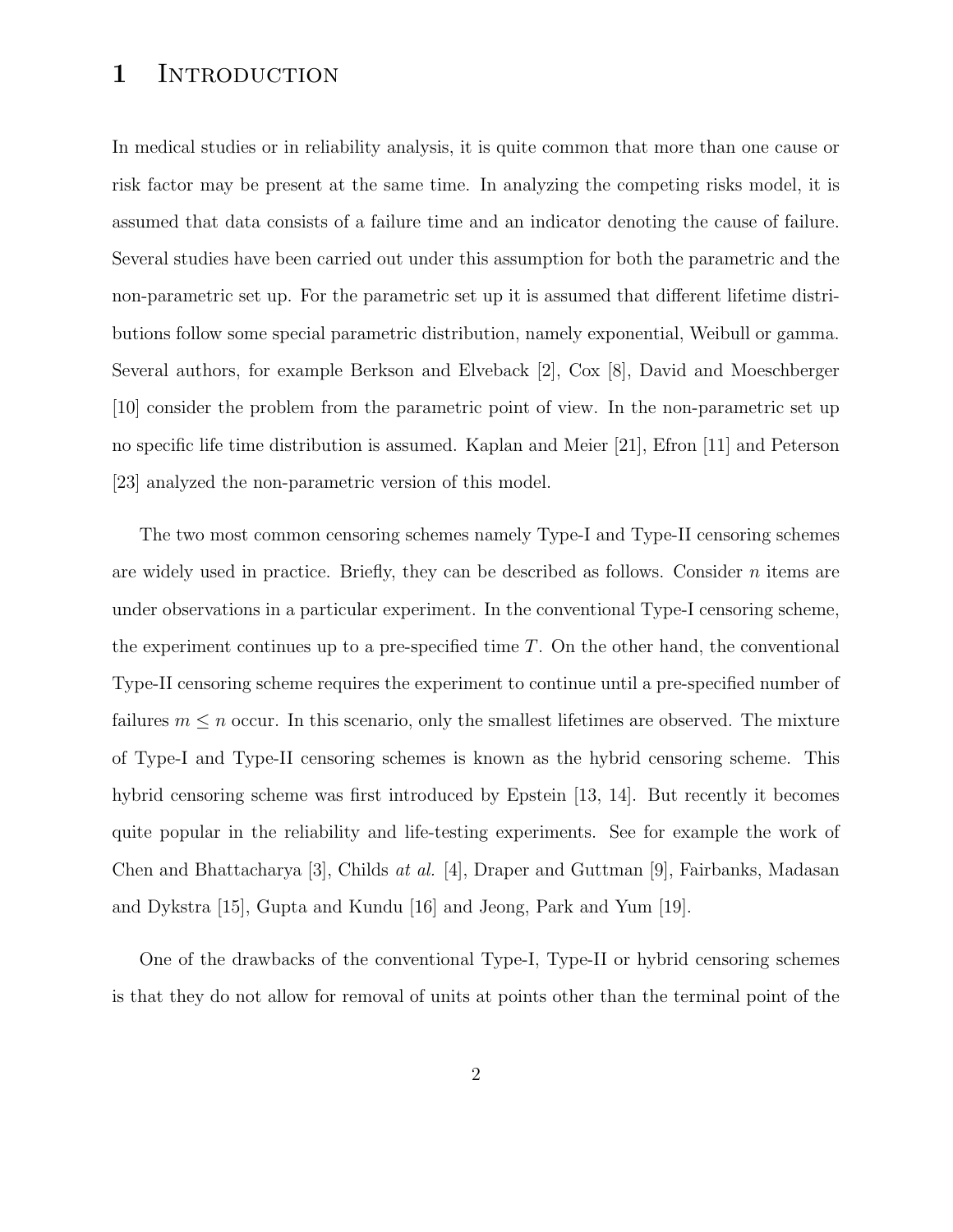experiment. When the items are highly reliable it might be necessary to know the causes for which the items are failed and also necessary to remove items in between the experiment (at the time of each failure) for efficient estimation of the parameters. Because of this, one censoring scheme known as progressive censoring scheme under competing risks becomes very popular for the last few years. It can be described as follows: Consider  $n$  items in a study and assume that there are K causes of failure which are known. Suppose  $m < n$  is fixed before the experiment. Moreover, m other integers,  $R_1, \ldots, R_m$  are also fixed before so that  $R_1 + \ldots + R_m + m = n$ . At the time of the first failure  $X_{1:m:n}$ ,  $R_1$  of the remaining units are randomly removed. Similarly, at the time of the second failure  $X_{2:m:n}$ ,  $R_2$  of the remaining units are randomly removed and so on. Finally, at the time of the  $m$ -th failure  $X_{m:m:n}$ , the rest of the  $R_m$  units are removed. It is also known that the first failure takes place due to cause  $\delta_1$ , similarly the second failure takes place due to cause  $\delta_2$  and so on, finally the m-th failure takes place due to cause  $\delta_m$ . For an exhaustive list of references and further details on Type-II progressive censoring, the readers may refer to the book by Balakrishnan and Aggarwala [1].

In this paper, we introduce a Type-II progressively hybrid censoring scheme under competing risk. As the name suggests, it is a mixture of Type-II progressive and hybrid censoring schemes under the competing risk data. The detail description and its advantages will be described in the next section. In this new censoring scheme, we obtain the likelihood inference of the unknown parameters, under the assumptions that the lifetime distributions of the different causes are independent identically distributed  $(i.i.d.)$  exponential random variables. It is observed that the maximum likelihood estimators of the unknown parameters always exists and we obtain the explicit form of the maximum likelihood estimators (MLEs) of the unknown parameters. We also obtain the asymptotic confidence intervals and propose two bootstrap confidence intervals. Bayes estimates and credible intervals are also obtained under the assumption of the gamma priors on the unknown parameters. Different methods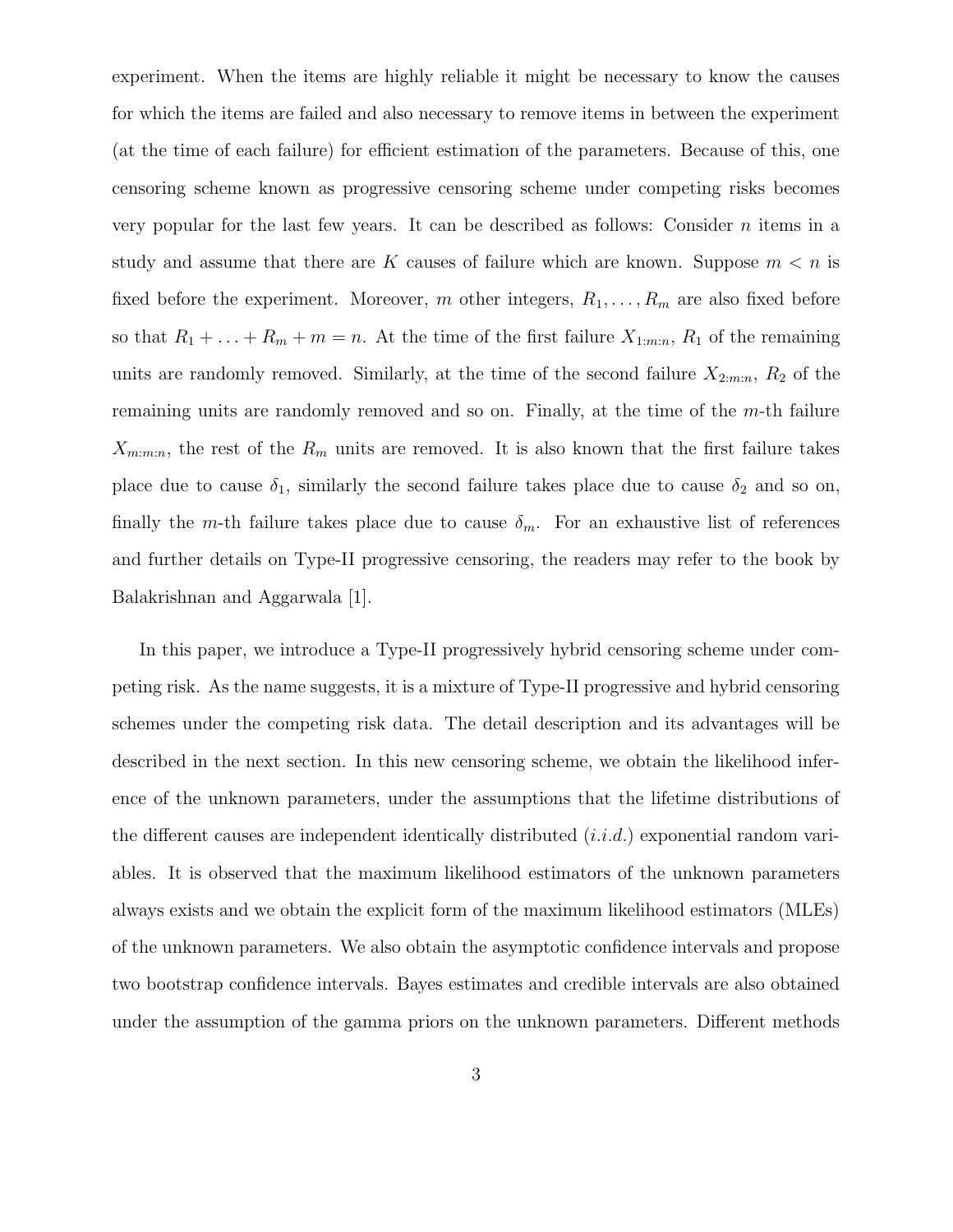are compared using Monte Carlo simulations and for illustrative purposes we analyze one real data set.

The rest of the paper is organized as follows. We formulate the problem in Section 2 and provide the MLEs of the unknown parameters. Different confidence intervals are presented in Section 3. Bayesian analysis is provided in Section 4. Numerical results are presented in Section 5. One real data set has been analyzed in Section 6 and finally we conclude the paper in Section 7.

# 2 MODEL DESCRIPTION, NOTATION AND MLE

### 2.1 MODEL DESCRIPTION AND NOTATION

Suppose *n* identical items are put on a test and the lifetime distributions of the *n* items are denoted by  $X_1, \ldots, X_n$ . The integer  $m < n$  is pre-fixed and also  $R_1, \ldots, R_m$  are m pre-fixed integers satisfying  $R_1 + \ldots + R_m + m = n$ . T is a pre-fixed time point. At the time of first failure  $R_1$  of the remaining units are randomly removed. Similarly at the time of the second failure  $R_2$  of the remaining units are removed and so on. If the m-th failure occurs before the time point T, the experiment stops at the time point  $X_{m:m:n}$ . On the other hand suppose the m-th failure does not occur before time point  $T$  and only  $J$  failures occur before the time point T, where  $0 \leq J < m$ , then at the time point T all the remaining  $R_J^*$  units are removed and the experiment terminates at the time point T. Note that  $R_J^* = n - (R_1 + ... + R_J) - J$ . We denote the two cases as Case I and Case II respectively and call this censoring scheme as the Type-II progressively hybrid censoring scheme under competing risk data. In presence of Type-II progressively hybrid censoring scheme under competing risks data, we have one of the following types of observations;

Case I:  $\{(X_{1:m:n}, \delta_1, R_1), \ldots, (X_{m:m:n}, \delta_m, R_m)\};$  if  $X_{m:m:n} < T$ , or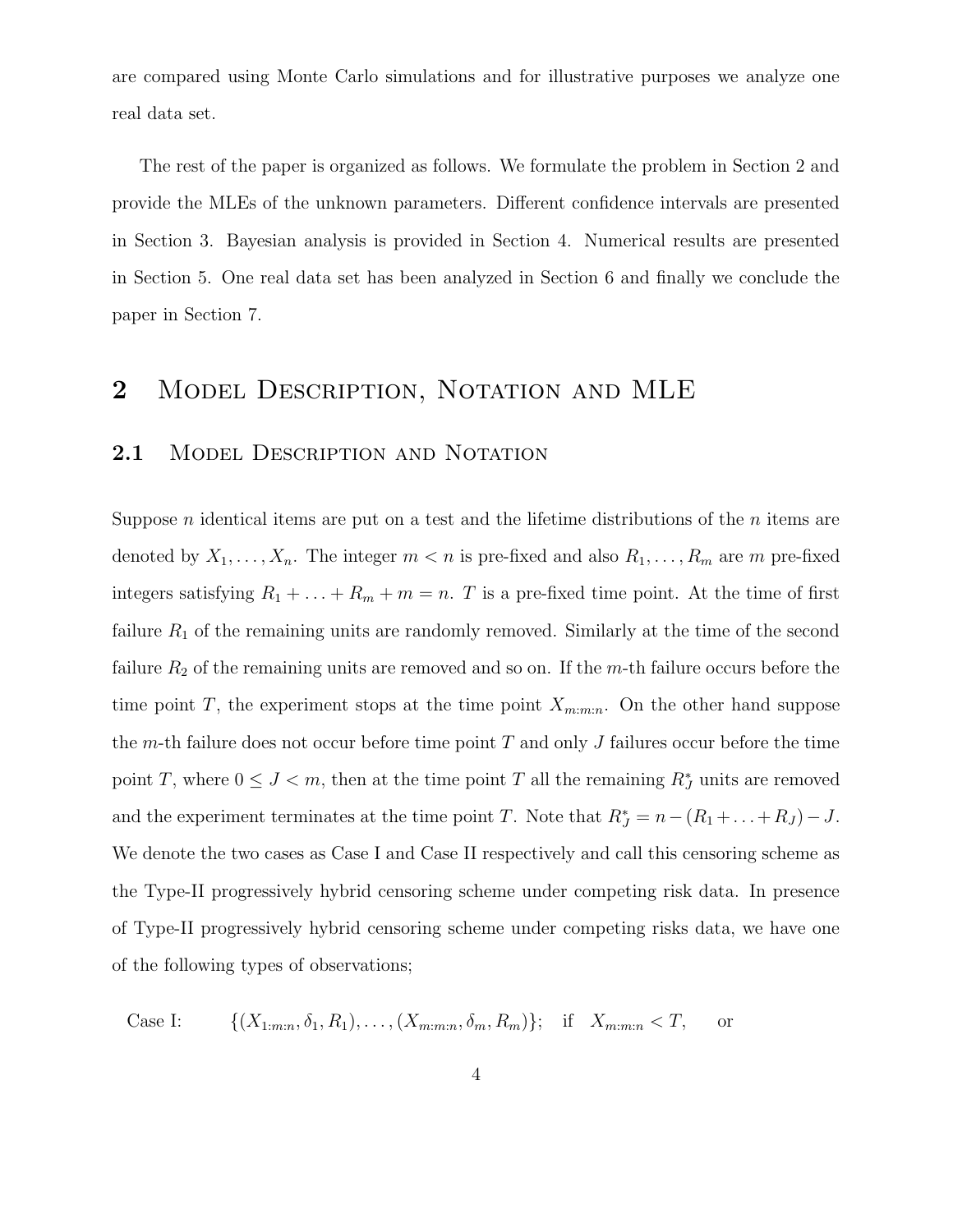Case II:  $\{ (X_{1:m:n}, \delta_1, R_1), \ldots, (X_{J:m:n}, \delta_J, R_J), (T, R_J^*) \};$  if  $X_{J:m:n} < T < X_{J+1:m:n}$ .

Note that for Case II,  $X_{J:m:n} < T < X_{J+1:m:n} < \ldots < X_{m:m:n}$  and  $X_{J+1:m:n} < \ldots < X_{m:m:n}$ are not observed.

The conventional Type-I progressive censoring scheme needs the pre-specification of  $R_1, \ldots, R_m$  and also  $T_1, \ldots, T_m$ , see Cohen [5, 6] for details. The choices of  $T_1, \ldots, T_m$  are not trivial. For the conventional Type-II progressive censoring scheme the experimental time is unbounded. In our proposed censoring scheme, the choice of  $T$  depends how much maximum experimental time the experimenter can afford to spend. Moreover, the experimental time is bounded.

Without loss of generality, we assume that there are only two independent causes of failure i.e.  $K = 2$ . It may be extended to the case of  $K > 2$ . Before progressing further, we introduce/ review the following notations;

> $X_{ii}$ : lifetime of the *i*-th individual under cause *j*; for  $j = 1, 2$  and  $i = 1, ..., n$

- $X_{i:m:n}$ : *i*-th observed failure time;  $i = 1, \ldots, m$ 
	- $f(.)$ : probability density function (PDF) of  $X_i$
	- $F(.)$ : cumulative distribution function (CDF) of  $X_i$
	- $F_j(.)$ : cumulative distribution function (CDF) of  $X_{ji}$

 $m_1$ : the number of failures observed before termination due to cause 1 for Case I

 $m_2$ : the number of failures observed before termination due to cause 2 for Case I

 $m:$  total number of failures observed before termination for Case I;

i.e. 
$$
m = m_1 + m_2
$$

- $J_1$ : the number of failures observed before termination due to cause 1 for Case II
- $J_2$ : the number of failures observed before termination due to cause 2 for Case II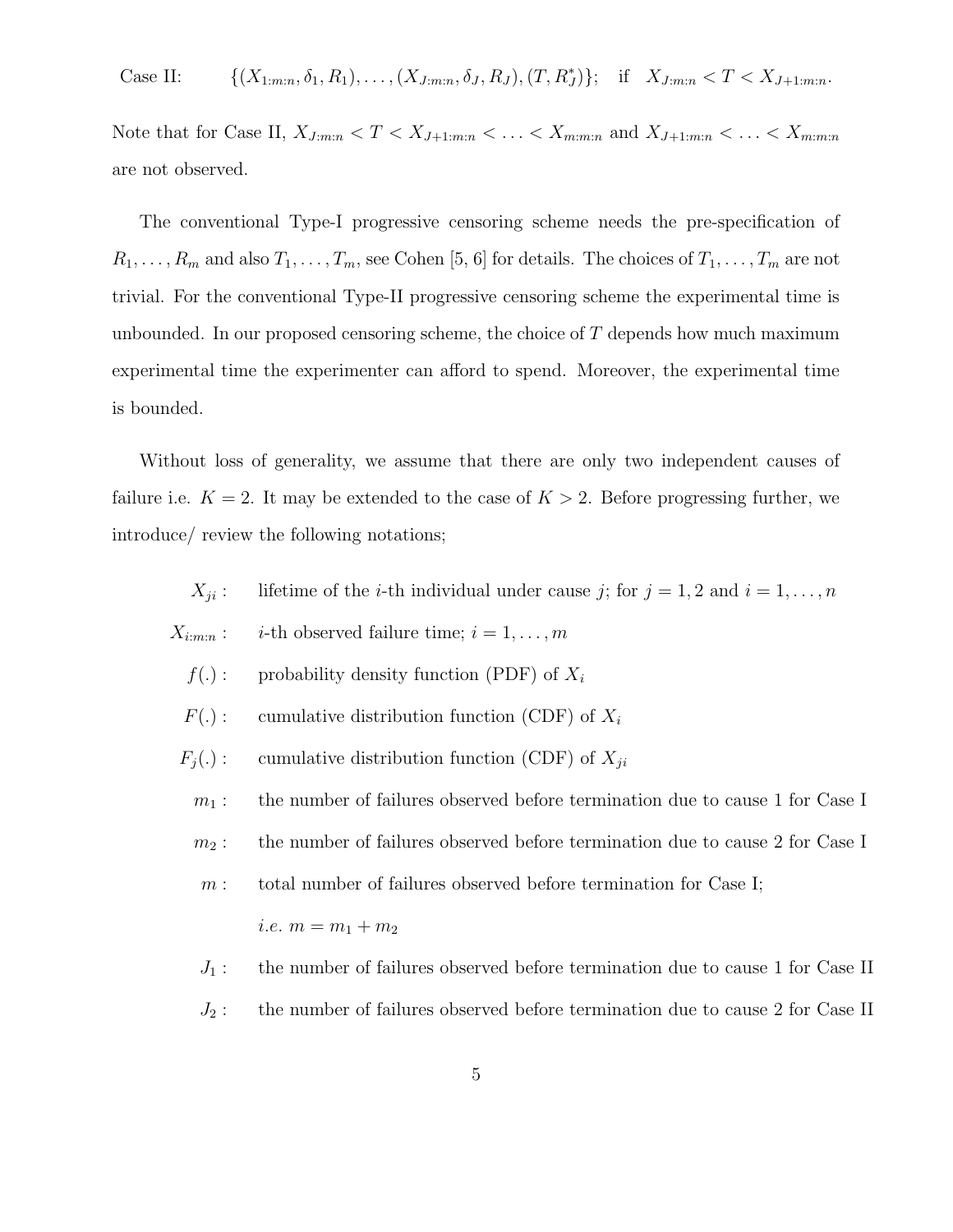- $J:$  total number of failures observed before termination for Case II; *i.e.*  $J = J_1 + J_2$
- $D_1$ : the number of failures due to cause 1, *i.e.*  $D_1 = m_1$  for Case I and  $D_1 = J_1$  for Case II
- $D_2$ : the number of failures due to cause 2, *i.e.*  $D_2 = m_2$  for Case I and  $D_2 = J_2$  for Case II
- D : total number of failures, *i.e.*  $D = m = m_1 + m_2$  for Case I and  $D = J = J_1 + J_2$  for Case II
- $R_i$ : the number of units removed at the time of  $i^{th}$  failure;  $R_i \geq 0$
- $R_J^*$ the number of remaining units left at the time point  $T$  for Case II
- $\delta_i$ : : indicator variable denoting the cause of failure of the  $i<sup>th</sup>$  individual

$$
e(\lambda): \quad \text{exponential random variable with PDF} \quad \lambda e^{-\lambda x}
$$
\n
$$
gamma(\alpha, \lambda): \quad \text{gamma random variable with PDF} \quad \frac{\lambda^{\alpha}}{\Gamma(\alpha)} x^{\alpha - 1} e^{-\lambda x}
$$

We assume that  $(X_{1i}, X_{2i}), i = 1, \ldots, n$  are *n i.i.d.* exponential random variables. Further,  $X_{1i}$  and  $X_{2i}$  are independent for all  $i = 1, \ldots, n$  and  $X_i = min(X_{1i}, X_{2i})$ . Now we provide the MLEs of the unknown parameters when  $X_{ji}$ 's (for  $i = 1, ..., n$ ) are i.i.d.  $\exp(\lambda_j)$ , for  $j = 1, 2.$ 

### 2.2 MAXIMUM LIKELIHOOD ESTIMATOR

Based on the observations as discussed in the previous subsection, the log-likelihood function (without the constant term) can be written as;

$$
L(\lambda_1, \lambda_2) = D_1 \ln \lambda_1 + D_2 \ln \lambda_2 - (\lambda_1 + \lambda_2)W,
$$
\n(1)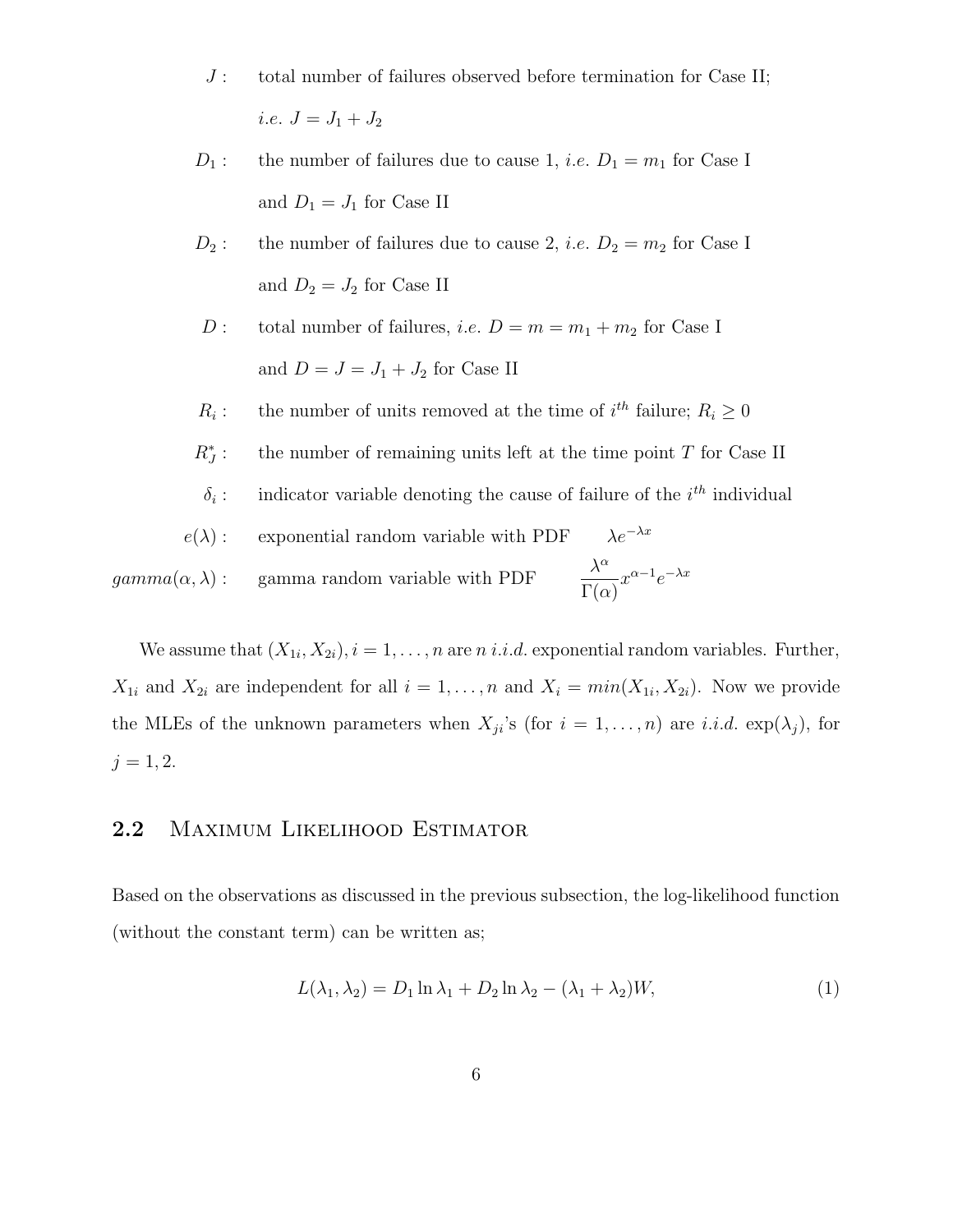where  $D_1 = m_1, D_2 = m_2, W = \sum_{i=1}^{m} (1 + R_i)x_{i:m:n}$  for Case I and  $D_1 = J_1, D_2 = J_2$ ,  $W = \sum_{i=1}^{J} (1 + R_i)x_{i:m:n} + TR_J^*$  for Case II. From (1), it is clear that the MLEs of  $\lambda_1$  and  $\lambda_2$ always exists and they are

$$
\hat{\lambda}_1 = \frac{D_1}{W} \quad \text{and} \quad \hat{\lambda}_2 = \frac{D_2}{W}.\tag{2}
$$

It is not possible to obtain the exact distribution of  $\hat{\lambda}_1$  and  $\hat{\lambda}_2$  because of the complicated nature of the conditional distributions of  $X_{1:m:n}, \ldots, X_{m:m:n}$  given  $X_{m:m:n} < T$ . Interestingly, the distribution of  $\hat{\lambda}_1$  and  $\hat{\lambda}_2$  are the mixture of discrete and continuous distributions. They have positive masses at the point 0 and have the bounded supports. Since, the exact distributions of  $\hat{\lambda}_1$  and  $\hat{\lambda}_2$  are not known, the exact confidence intervals also can not be obtained.

### 3 CONFIDENCE INTERVALS

In this section, we propose three different confidence intervals. One is based on the asymptotic distribution of  $\hat{\lambda}_1$  and  $\hat{\lambda}_2$  and two different bootstrap confidence intervals.

### 3.1 ASYMPTOTIC CONFIDENCE INTERVAL

In this section, we present the Fisher information matrix of  $\lambda_1$  and  $\lambda_2$ . Let  $I(\lambda_1, \lambda_2) =$  $(I_{ij}(\lambda_1, \lambda_2)), i.j =1, 2$ , denote the Fisher information matrix of the parameters  $\lambda_1$  and  $\lambda_2$ , where

$$
I_{ij}(\lambda_1, \lambda_2) = -E\left[\frac{\partial^2 L(\lambda_1, \lambda_2)}{\partial \lambda_i \lambda_j}\right]
$$
\n(3)

From (1) it follows that

$$
I_{11}(\lambda_1, \lambda_2) = \frac{E(D_1)}{\lambda_1^2}
$$
,  $I_{12}(\lambda_1, \lambda_2) = I_{21}(\lambda_1, \lambda_2) = 0$  and  $I_{22}(\lambda_1, \lambda_2) = \frac{E(D_2)}{\lambda_2^2}$ .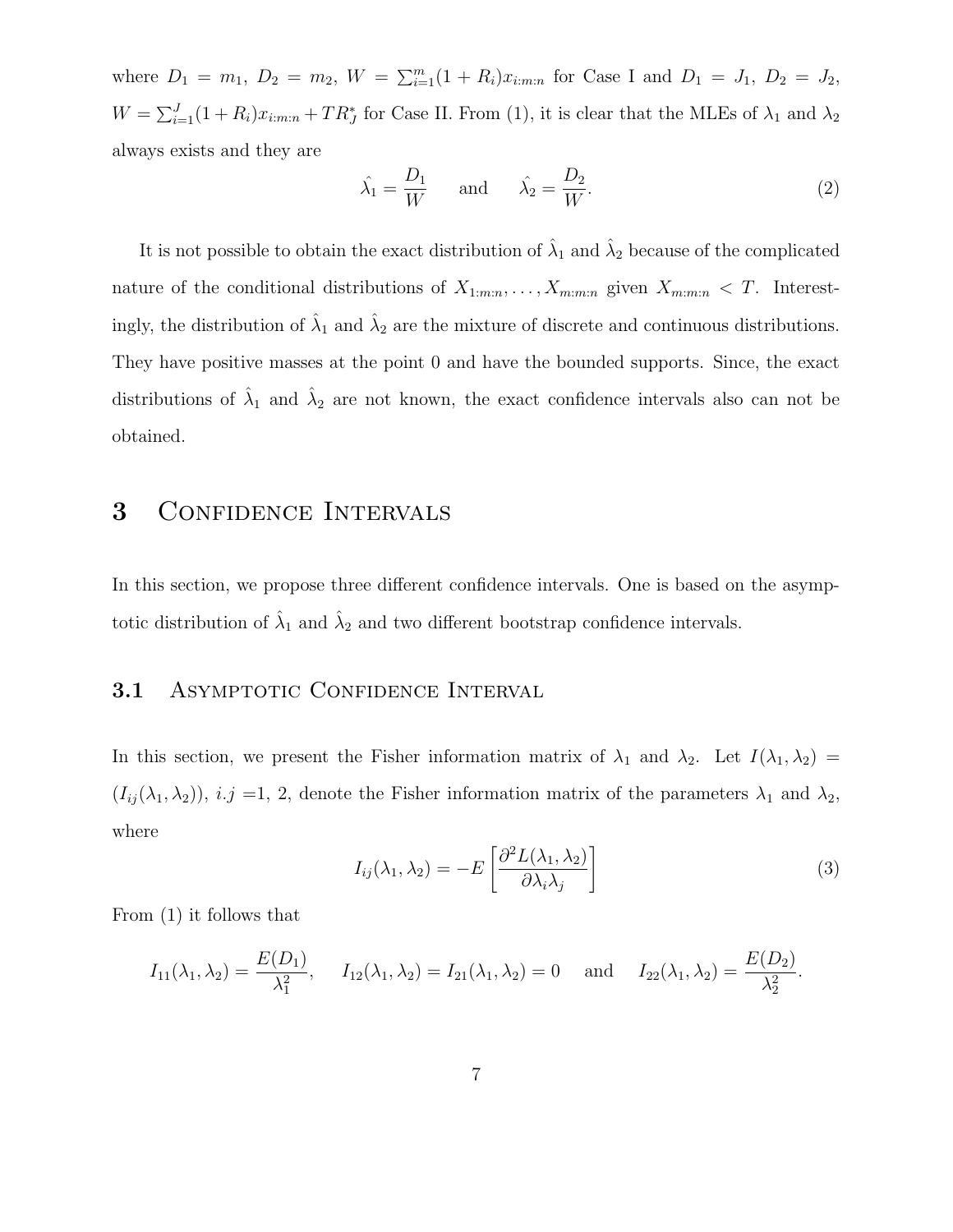Simple calculation shows that

$$
E(D_1) = \sum_{i=1}^{m_1} P(X_{i:m:n} < T) \quad \text{and} \quad E(D_2) = \sum_{i=1}^{m_2} P(X_{i:m:n} < T).
$$

It is not easy to compute  $P(X_{i:m:n} < T)$  for general i, because  $X_{i:m:n}$  is a sum of i independent but not identically distributed exponential random variables. Therefore, for  $D_1 > 0$  and  $D_2 > 0$ , we propose the following approximate  $100(1-\alpha)\%$  confidence interval for  $\lambda_1$  and  $\lambda_2$ ,

$$
\hat{\lambda}_1 \pm z_{\frac{\alpha}{2}} \sqrt{\frac{\hat{\lambda}_1^2}{D_1}} \quad \text{and} \quad \hat{\lambda}_2 \pm z_{\frac{\alpha}{2}} \sqrt{\frac{\hat{\lambda}_2^2}{D_1}}
$$
 (4)

respectively.

### 3.2 BOOTSTRAP CONFIDENCE INTERVALS

In this subsection we propose two confidence intervals based on the bootstrapping. The two bootstrap methods that are widely used in practice are;

- (1) The percentile bootstrap (Boot-p) proposed by Efron [12], and
- (2) The bootstrap-t method (Boot-t) proposed by Hall [17].

It is observed that in this type of situations (Kundu, Kannan and Balakrishnan, [20]), the non-parametric bootstrap method does not work well. Hence, we propose the following two parametric bootstrap confidence intervals for  $\lambda_1$  and  $\lambda_2$ . We illustrate the procedure for the parameter  $\lambda_1$ . For the other parameter  $(\lambda_2)$  confidence interval may be constructed in an analogous manner.

#### Boot-p Method:

[1] Estimate  $\hat{\lambda}_1$  and  $\hat{\lambda}_2$  from the sample using (2).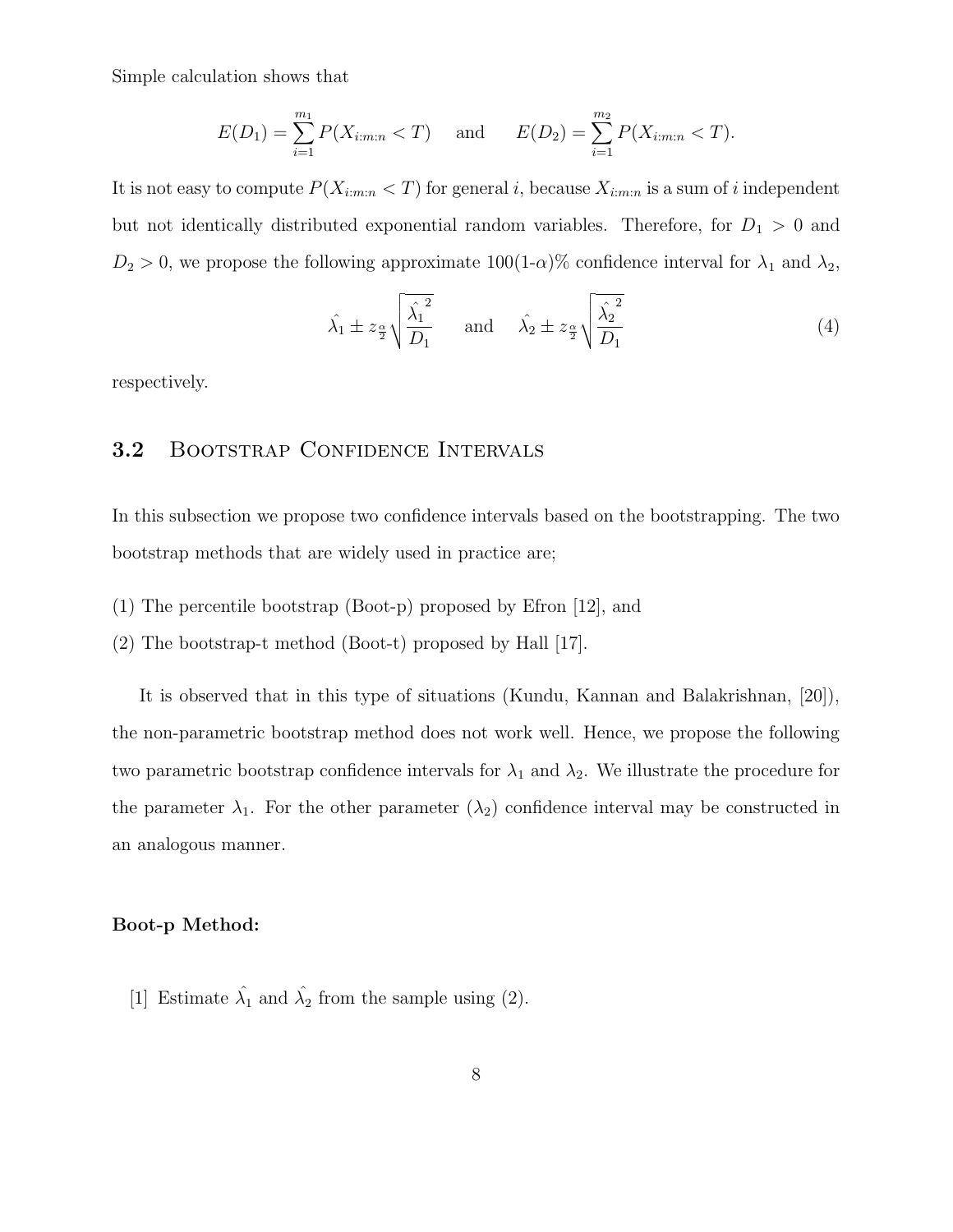- [2] Generate a bootstrap sample  $\{X_{1:m:n}^*,\ldots,X_{D^*:m:n}^*\}$ , using  $\hat{\lambda}_1, \hat{\lambda}_2, R_1,\ldots,R_m$  and T. Obtain the bootstrap estimate of  $\lambda_1$  say,  $\hat{\lambda_1}$ ∗ using the bootstrap sample.
- [3] Repeat Step [2] NBOOT times.
- [4] Let  $\widehat{CDF}(x) = P(\hat{\lambda_1})$ <sup>\*</sup>  $\leq$  *x*), be the cumulative distribution function of  $\hat{\lambda_1}$ ∗ . Define  $\hat{\lambda}_{1Boot-p}(x) = \widehat{CDF}^{-1}(x)$  for a given x. The approximate  $100(1-\alpha)\%$  confidence interval for  $\lambda_1$  is given by

$$
\left(\hat{\lambda}_{1\text{boot}-p}\left(\frac{\alpha}{2}\right), \hat{\lambda}_{1\text{boot}-p}\left(1-\frac{\alpha}{2}\right)\right).
$$

### Boot-t Method:

- [1] Estimate  $\hat{\lambda}_1$  and  $\hat{\lambda}_2$  from the sample using (2) as before.
- [2] Generate a bootstrap sample  $\{X_{1:m:n}^*,\ldots,X_{D^*:m:n}^*\}$ , using  $\hat{\lambda}_1, \hat{\lambda}_2, R_1,\ldots,R_m$  and T. Also compute  $\hat{V}(\hat{\lambda_1})$ \*) =  $\frac{\hat{\lambda_1^*}^2}{D^*}$  $\frac{\lambda_1^*}{D_1^*}$  for  $D_1^* > 0$ .
- [3] Determine the  $T_1^*$  statistic

$$
T_1^* = \frac{\sqrt{D_1^*}(\hat{\lambda_1}^* - \hat{\lambda_1})}{\sqrt{\hat{V}(\hat{\lambda_1}^*)}}.
$$

- [4] Repeat Step [2] [3] NBOOT times.
- [5] Let  $\widehat{CDF}(x) = P(T_1^* \leq x)$ , be the cumulative distribution function of  $T_1^*$ . For a given x, define  $\hat{\lambda}_{1Boot-t}(x) = \hat{\lambda}_1 + D_1^*$  $-\frac{1}{2}\sqrt{\hat{V}(\hat{\lambda_1})}$  $\sqrt[*]{CDF}^{-1}(x)$ . The approximate 100(1- $\alpha$ )% confidence interval for  $\lambda_1$  is given by

$$
\left(\hat{\lambda}_{1Boot-t}\left(\frac{\alpha}{2}\right), \hat{\lambda}_{1Boot-t}\left(1-\frac{\alpha}{2}\right)\right).
$$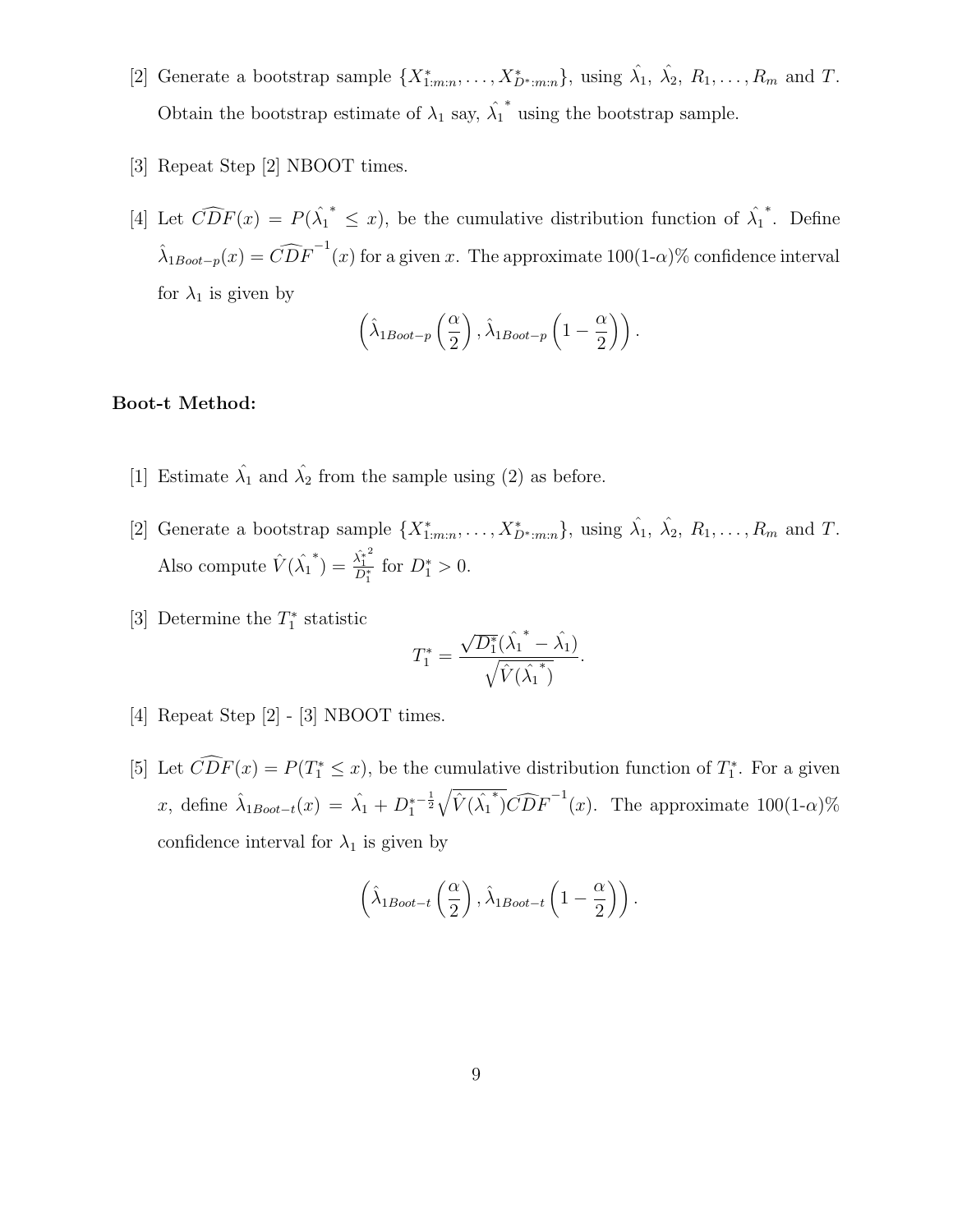# 4 Bayesian Analysis

In this section we approach the problem from the Bayesian point of view. In the context of exponential lifetimes  $\lambda_1$  and  $\lambda_2$  may be reasonably modeled by the gamma priors. We assume that  $\lambda_1$  and  $\lambda_2$  are independently distributed as  $gamma(a_1, b_1)$  and  $gamma(a_2, b_2)$ priors, respectively. The gamma parameters  $a_1$ ,  $b_1$ ,  $a_2$  and  $b_2$  are all assumed to be positive. When  $a_1 = b_1 = 0$   $(a_2 = b_2 = 0)$ , we obtain the non-informative priors of  $\lambda_1$   $(\lambda_2)$ . The posterior density of  $\lambda_1$  and  $\lambda_2$  based on the gamma priors is given by

$$
l(\lambda_1, \lambda_2|data) \propto \lambda_1^{D_1 + a_1 - 1} \lambda_2^{D_2 + a_2 - 1} e^{-\lambda_1 (W + b_1)} e^{-\lambda_2 (W + b_2)}.
$$
 (5)

From (5), it is clear that the posterior density functions of  $\lambda_1$  and  $\lambda_2$ , say  $l(\lambda_1|data)$  and  $l(\lambda_2|data)$ , respectively, are independent. Further,  $l(\lambda_1|data)$  is the density function of a gamma $(D_1 + a_1, W + b_1)$  random variable, and  $l(\lambda_2|data)$  is the density function of a  $gamma(D_2 + a_2, W + b_2)$  random variable. Therefore, the Bayes estimates of  $\lambda_1$  and  $\lambda_2$ under squared error loss functions are

$$
\hat{\lambda}_{1Bayes} = \frac{D_1 + a_1}{W + b_1} \quad \text{and} \quad \hat{\lambda}_{2Bayes} = \frac{D_2 + a_2}{W + b_2},\tag{6}
$$

respectively. Interestingly, when the non-informative priors  $a_1 = b_1 = a_2 = b_2 = 0$ , the Bayes estimators coincide with the corresponding MLEs.

The credible intervals for  $\lambda_1$  and  $\lambda_2$  can be obtained using the posterior distributions of  $\lambda_1$  and  $\lambda_2$ . Note that a posteriori  $Z_1 = 2\lambda_1(W + b_1)$  and  $Z_2 = 2\lambda_2(W + b_2)$  follow  $\chi^2$ distributions with  $2(D_1 + a_1)$  and  $2(D_2 + a_2)$  degrees of freedom respectively, provided both  $2(D_1 + a_1)$  and  $2(D_2 + a_2)$  are positive integers. Therefore,  $100(1-\alpha)\%$  credible intervals for  $\lambda_1$  and  $\lambda_2$  are

$$
\left[\frac{\chi_{2(D_1+a_1),1-\frac{\alpha}{2}}^2}{2(W+b_1)},\frac{\chi_{2(D_1+a_1),\frac{\alpha}{2}}^2}{2(W+b_1)}\right] \text{ and } \left[\frac{\chi_{2(D_2+a_2),1-\frac{\alpha}{2}}^2}{2(W+b_1)},\frac{\chi_{2(D_2+a_2),\frac{\alpha}{2}}^2}{2(W+b_2)}\right],\tag{7}
$$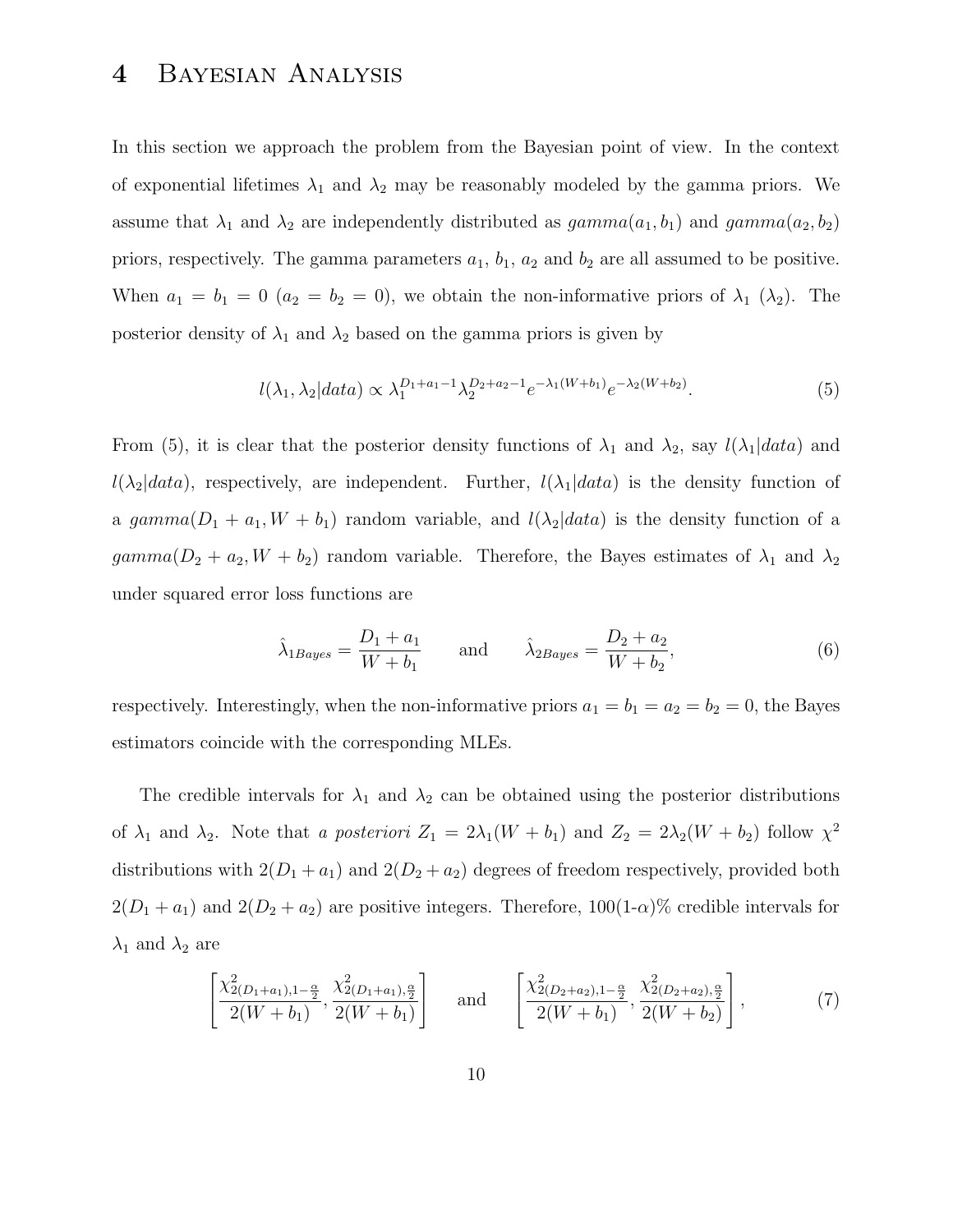respectively for  $(D_1 + a_1) > 0$  and  $(D_2 + a_2) > 0$ . Here  $\chi^2_{k, \frac{\alpha}{2}}$  and  $\chi^2_{k, 1-\frac{\alpha}{2}}$  denote the lower and upper  $\frac{\alpha}{2}$ -th percentile points of a  $\chi^2$  distribution with 'k' degrees of freedom. Note that if  $2(D_1 + a_1)$  and  $2(D_2 + a_2)$  are not integer values then gamma distribution can be used to construct the credible intervals. If no prior information is available, then non-informative priors can be used to compute the credible intervals for  $\lambda_1$  and  $\lambda_2$ . Alternatively, using the suggestion of Congdon [7], very small positive values of  $a_1$ ,  $b_1$ ,  $a_2$  and  $b_2$  can be used to construct the Bayes estimates or the corresponding credible intervals.

# 5 Numerical Results and Discussions

Since the performance of the different methods can not compared theoretically, we use Monte Carlo simulations to compare different methods for different parameter values and for different sampling schemes. The term *different sampling schemes* means for different sets of  $R_i$ 's and for different  $T$  values. All the computations are performed using Pentium IV processor and using the random number generation algorithm RAN2 of Press et al. [22]. All the programs are written in FORTRAN and they can be obtained from the authors on request.

Before progressing further, first we describe how we generate Type-II progressively hybrid censored competing risk data for a given set n, m,  $R_1, \ldots, R_m$  and T. We use the following transformation suggested in Balakrishnan and Aggarwala [1].

$$
Z_1 = nX_{1:m:n}
$$
  
\n
$$
Z_2 = (n - R_1 - 1)(X_{2:m:n} - X_{1:m:n})
$$
  
\n
$$
\vdots
$$
  
\n
$$
Z_m = (n - R_1 - ... - R_{m-1} - m + 1)(X_{m:m:n} - X_{m-1:m:n}).
$$
\n(8)

It is known that if  $X_i$ 's are i.i.d  $exp(\lambda_1 + \lambda_2)$ , then the spacings  $Z_i$ 's are also i.i.d  $exp(\lambda_1 + \lambda_2)$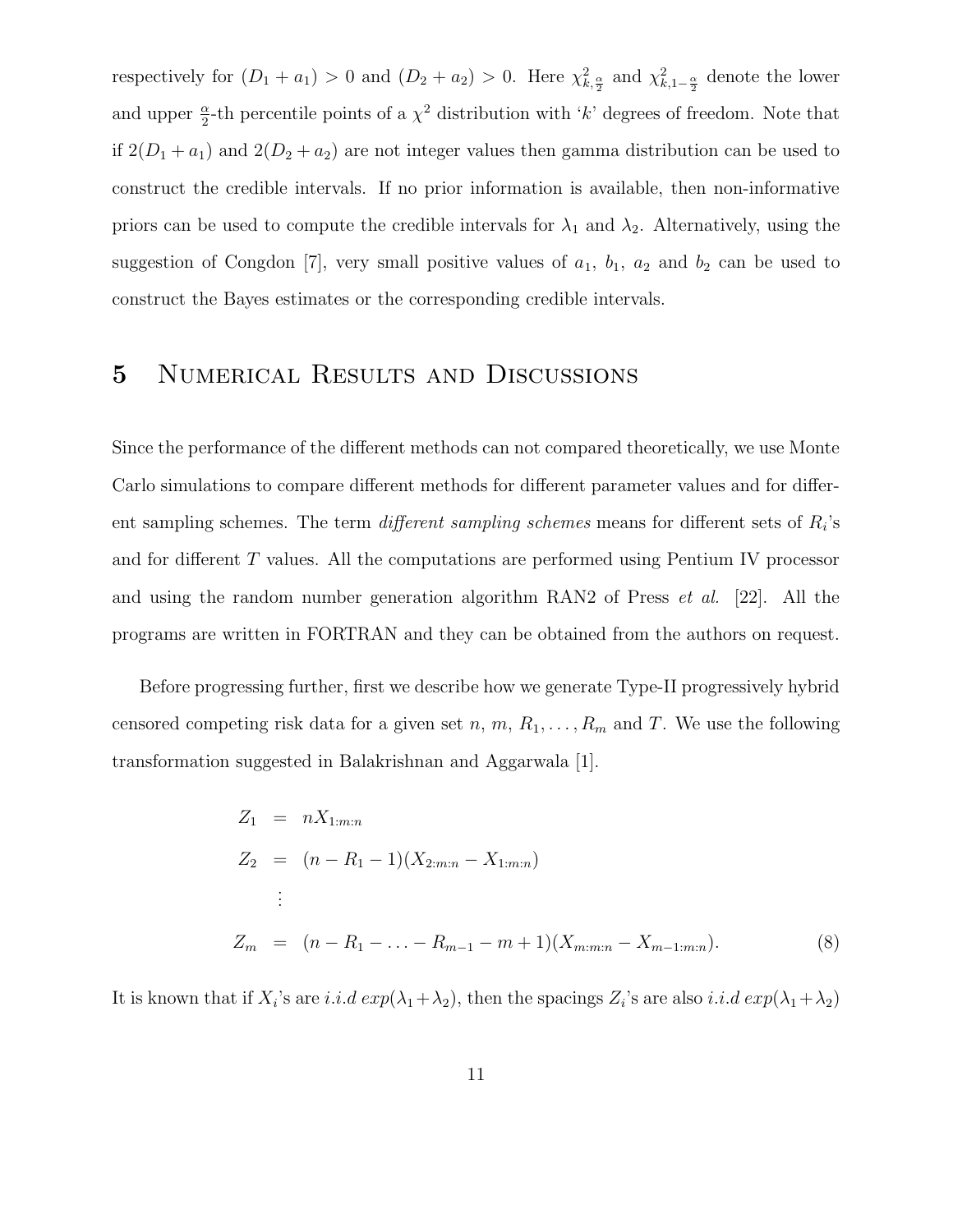random variables. From (8) it follows that

$$
X_{1:m:n} = \frac{1}{n} Z_1
$$
  
\n
$$
X_{2:m:n} = \frac{1}{n - R_1 - 1} Z_2 + \frac{1}{n} Z_1
$$
  
\n
$$
\vdots
$$
  
\n
$$
X_{m:m:n} = \frac{1}{n - R_1 - \ldots - R_{m-1} - m + 1} Z_m + \ldots + \frac{1}{n} Z_1.
$$
  
\n(9)

Using (9), Type-II progressively hybrid censored competing risk data can be easily generated as follows. For a given n, m,  $R_1, \ldots, R_m$ , we generate  $X_{1:m:n}, \ldots, X_{m:m:n}$  using (9). Again using the random number generation algorithm RAN2 of Press et al. [22], we generate new random variable  $U(i)$ , for  $i = 1...m$ . Now if  $U(i) < \frac{\lambda_1}{\lambda_1 + \lambda_2}$  $\frac{\lambda_1}{\lambda_1+\lambda_2}$  then assign  $\delta_i=1$ otherwise  $\delta_i = 2$ . If  $X_{m:m:n} < T$ , then we have Case I and the corresponding sample is  $\{(X_{1:m:n}, \delta_1, R_1), \ldots, (X_{m:m:n}, \delta_m, R_m)\}\$  otherwise we have Case II and we find J, such that  $X_{J:m:n} < T < X_{J+1:m:n}$ . The corresponding sample is  $\{(X_{1:m:n}, \delta_1, R_1), \ldots, (X_{J:m:n}, \delta_J, R_J), (T, R_J^*)\},$ where  $R_J^*$  is same as defined before.

We consider different  $n, m, T, \lambda_1, \lambda_2$  and  $R_i$ 's. In all our simulation experiments, we take  $\lambda_1 = 1.0$  and  $\lambda_2 = 0.8$ . We take  $n = 15, 25, 50, 100, m = 5, 10, 15, T = 0.25, 0.50, 1.00, 2.00$ and three different sampling schemes. Scheme 1:  $R_1 = \ldots = R_{m-1} = 0$  and  $R_m = n - m$ . Scheme 2:  $R_1 = n - m$  and  $R_1 = \ldots = R_m = 0$ . Scheme 3:  $R_1 = \ldots = R_{m-1} = 1$  and  $R_m = n - 2m + 1$ . For each case we compute the MLEs and the 95% confidence intervals of  $\lambda_1$  and  $\lambda_2$  using all the three proposed method. For comparison purposes we also compute the 95% credible intervals using non-informative prior. We replicate the process 1000 times in each case and report the average bias, mean squared errors and the coverage percentages. The results are reported in Tables 1 - 9.

Some of the important observations are as follows. For fixed n as  $m$  increases the biases and MSEs of both  $\lambda_1$  and  $\lambda_2$  decrease for all cases as expected. But interestingly for fixed m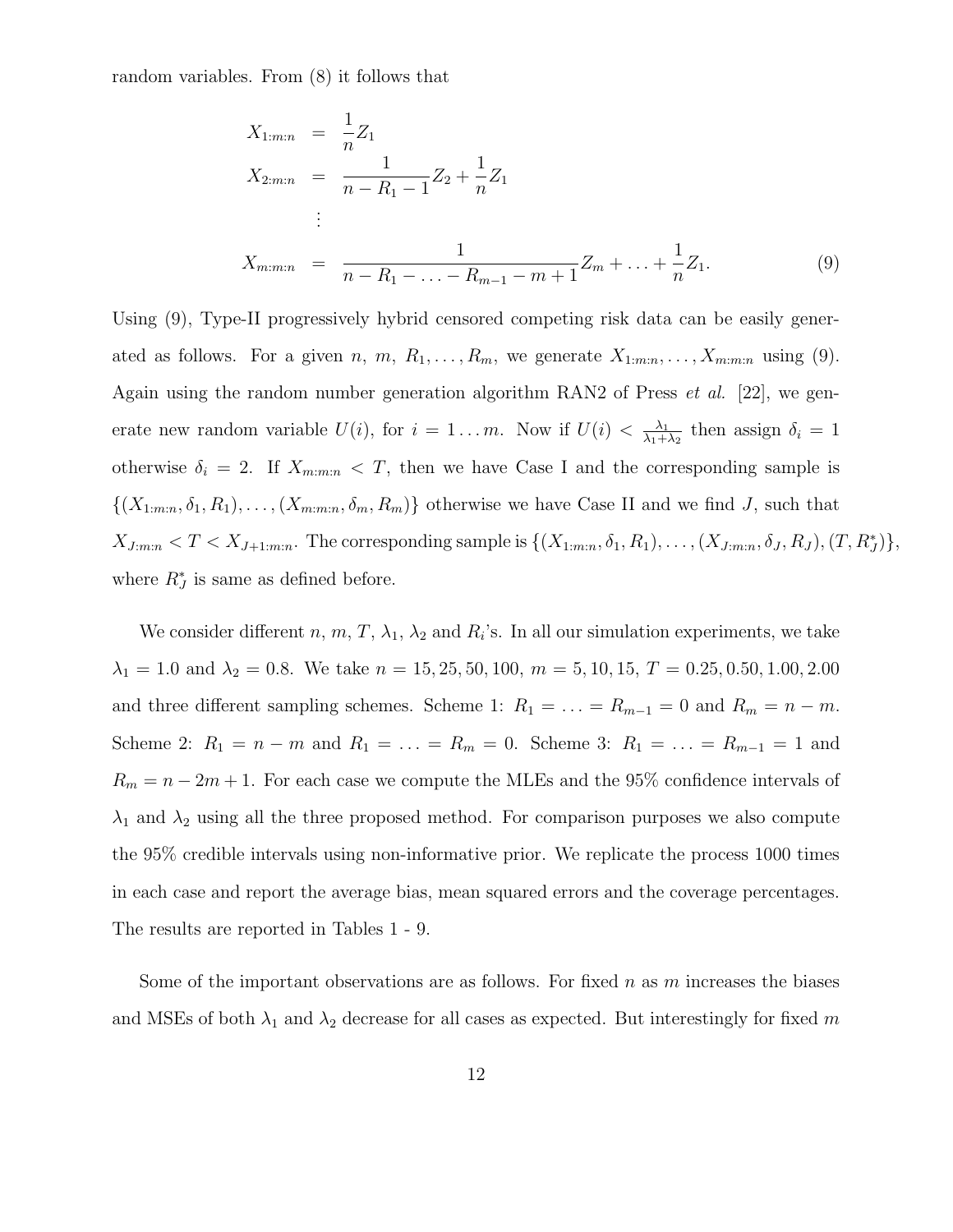as *n* increases the biases increase and the MSEs decrease for both  $\lambda_1$  and  $\lambda_2$ . This phenomena is quite counter intuitive and we can not find a proper explanation for this. Now comparing different confidence intervals in terms of their average lengths and coverage percentages, it is observed that the MLEs, BOOT-T confidence intervals and Bayes credible intervals behave quite satisfactory unless the  $T$  is very small. Otherwise most of cases these three confidence intervals maintain the nominal coverage probabilities. Since BOOT-T method is involved numerically and the confidence intervals based on the asymptotic distributions are slightly larger than the Bayes credible intervals we recommend to use the Bayes credible intervals for all cases. Among the different schemes it is observed that the scheme 1 produces the smallest confidence intervals followed by scheme 3 and scheme 2.

# 6 Data Analysis

In this section we consider one real-life dataset originally analyzed by Hoel [18]. The data arose from a laboratory experiment in which male mice received a radiation dose of 300 roentgens at 5 to 6 weeks of age. The cause of death for each mouse was determined by autopsy to be thymic lymphoma, reticulum cell sarcoma, or other causes. For the purpose of analysis, we consider reticulum cell sarcoma as cause 1 and combine the other causes of death as cause 2. There were  $n = 77$  observations in the data. We generated a progressively type-II censored sample from the original measurements.

EXAMPLE 1: In this case  $n = 77$  and we take  $m = 25$ ,  $T = 700$ ,  $R_1 = R_2 = \ldots = R_{24} = 2$ and  $R_{25} = 4$ . Thus the Type II progressively hybrid censored sample is : (40, 2), (42, 2), (62, 2), (163, 2), (179,2), (206, 2), (222, 2), (228, 2), (252, 2), (259, 2), (318, 1), (385, 2), (407, 2), (420, 2), (462, 2), (507, 2), (517, 2), (524, 2), (525, 1), (528, 1), (536, 1), (605, 1),  $(612, 1), (620, 2), (621, 1).$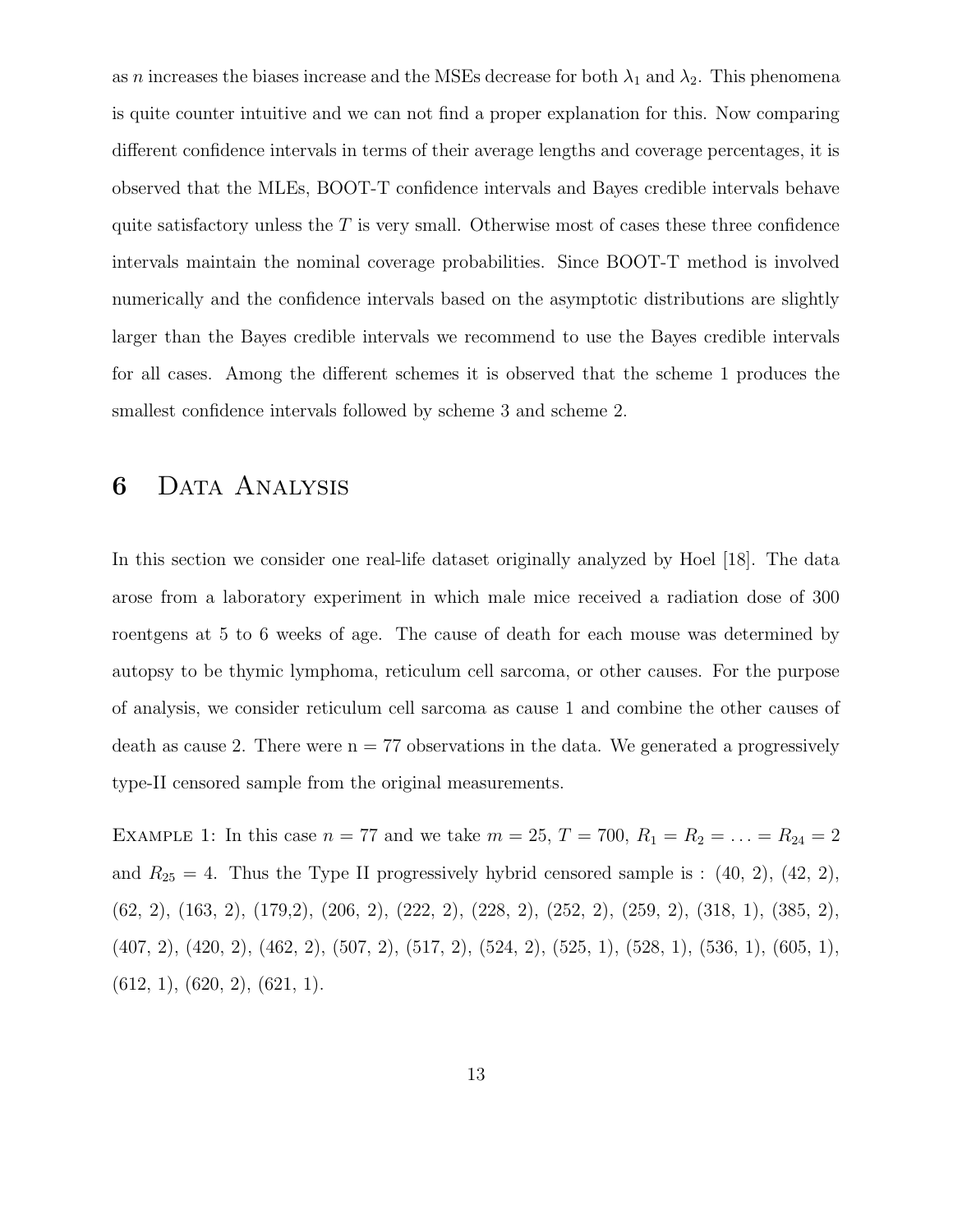In this case,  $D_1 = 7$ ,  $D_2 = 18$  and  $W = \sum_{i=1}^{25} (1 + R_i)x_{i:m:n} = 28962$ . Therefore,

$$
\hat{\lambda}_1 = \frac{7}{28962} = 2.41696 \times 10^{-4}
$$
 and  $\hat{\lambda}_2 = \frac{18}{28962} = 6.21504 \times 10^{-4}$ .

Now we report the 95% asymptotic, Boot-P, Boot-t confidence intervals and also the 95% credible intervals of  $\lambda_1$  and  $\lambda_2$  in Table 10.

| Methods    | $\lambda_1$                                        | $\lambda$ 2                                         |
|------------|----------------------------------------------------|-----------------------------------------------------|
|            |                                                    |                                                     |
| Asymptotic | $(0.62645 \times 10^{-4}, 4.20747 \times 10^{-4})$ | $(3.34384 \times 10^{-4}, 9.08624 \times 10^{-4})$  |
|            |                                                    |                                                     |
| Boot-p     | $(0.76099 \times 10^{-4}, 4.52108 \times 10^{-4})$ | $(3.47439 \times 10^{-4}, 10.52984 \times 10^{-4})$ |
|            |                                                    |                                                     |
| Boot-t     | $(0.58039 \times 10^{-4}, 4.26943 \times 10^{-4})$ | $(2.71588 \times 10^{-4}, 9.46895 \times 10^{-4})$  |
|            |                                                    |                                                     |
| Credible   | $(0.97174 \times 10^{-4}, 4.50918 \times 10^{-4})$ | $(3.60913 \times 10^{-4}, 9.31153 \times 10^{-4})$  |
|            |                                                    |                                                     |

TABLE 10

It is clear that although all of them provided almost similar confidence/ credible intervals, but Bayes credible intervals have the smallest lengths. Now we generate the data using  $T = 600$  instead of  $T = 700$ , while m and  $R(i)$ 's are same as before.

Example 2: In this case the progressively hybrid censored sample obtained as: (40, 2), (42, 2), (62, 2), (163, 2), (179,2), (206, 2), (222, 2), (228, 2), (252, 2), (259, 2), (318, 1), (385, 2), (407, 2), (420, 2), (462, 2), (507, 2), (517, 2), (524, 2), (525, 1), (528, 1), (536, 1).

Here  $D_1 = 4$ ,  $D_2 = 17$  and  $W = \sum_{i=1}^{21} (1 + R_i)x_{i:m:n} = 20346$ . Therefore, we obtain

$$
\hat{\lambda}_1 = \frac{4}{28746} = 1.39150 \times 10^{-4}
$$
 and  $\hat{\lambda}_2 = \frac{17}{28746} = 20.23809 \times 10^{-4}$ .

In this case, we report the 95% asymptotic, Boot-P, Boot-t confidence intervals and also the 95% credible intervals of  $\lambda_1$  and  $\lambda_2$  in Table 11.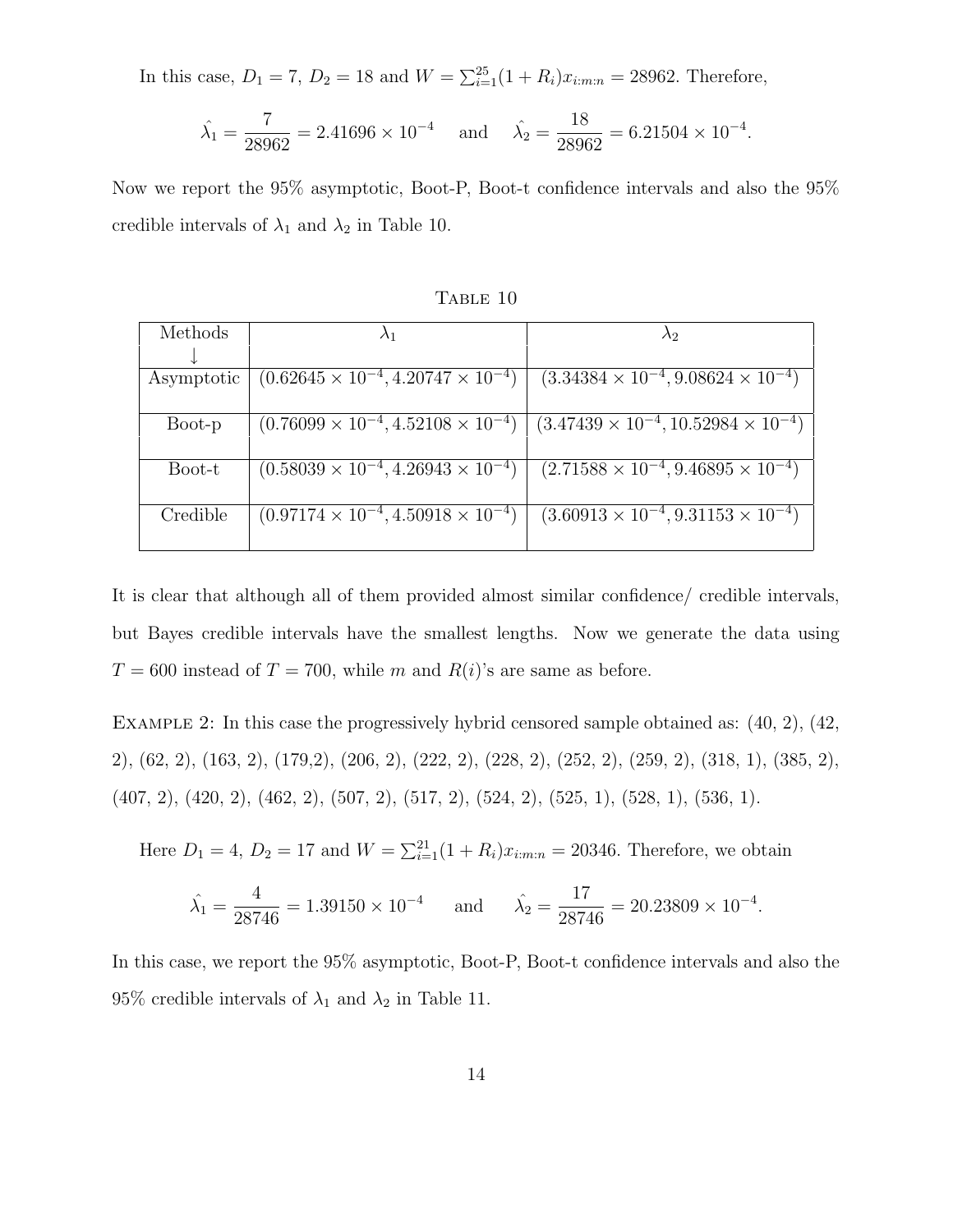TABLE 11

| Methods    |                                                     |                                                      |
|------------|-----------------------------------------------------|------------------------------------------------------|
|            |                                                     |                                                      |
| Asymptotic | $(0.02783 \times 10^{-4}, 2.75517 \times 10^{-4})$  | $(10.61752 \times 10^{-4}, 29.85867 \times 10^{-4})$ |
|            |                                                     |                                                      |
| Boot-p     | $(0.00000 \times 10^{-4}, 3.02527 \times 10^{-4})$  | $(14.13159 \times 10^{-4}, 32.89348 \times 10^{-4})$ |
|            |                                                     |                                                      |
| Boot-t     | $(-0.26530 \times 10^{-4}, 3.63490 \times 10^{-4})$ | $(11.92432 \times 10^{-4}, 27.94359 \times 10^{-4})$ |
|            |                                                     |                                                      |
| Credible   | $(0.37913 \times 10^{-4}, 3.04992 \times 10^{-4})$  | $(3.37047 \times 10^{-4}, 8.95152 \times 10^{-4})$   |
|            |                                                     |                                                      |

From Table 11, it is observed that T plays a major role for the estimation of  $\lambda$ 's and for the construction of the corresponding confidence intervals. It is also important to note that Boot-p and Boot-t are the most affected due to T and the Bayes confidence intervals are the least affected. Therefore, Bayes confidence intervals are quite robust also with respect to T.

# 7 Conclusions

In this paper we discuss a new censoring scheme namely the Type II progressively hybrid censoring scheme under competing risks data. Assuming that the lifetime distributions are exponentially distributed we obtain the maximum likelihood estimators of the unknown parameter and propose different confidence intervals using asymptotic distributions as well as using bootstrap methods. Bayesian estimates of the unknown parameters are also proposed and it is observed that the Bayes credible intervals with respect to non-informative prior work quite well in this case and it has several desirable properties. Although we have assumed that the lifetime distributions are exponential but most of the methods may be extended for other distributions also, like Weibull distribution or gamma distribution. The work is in progress and it will be reported elsewhere.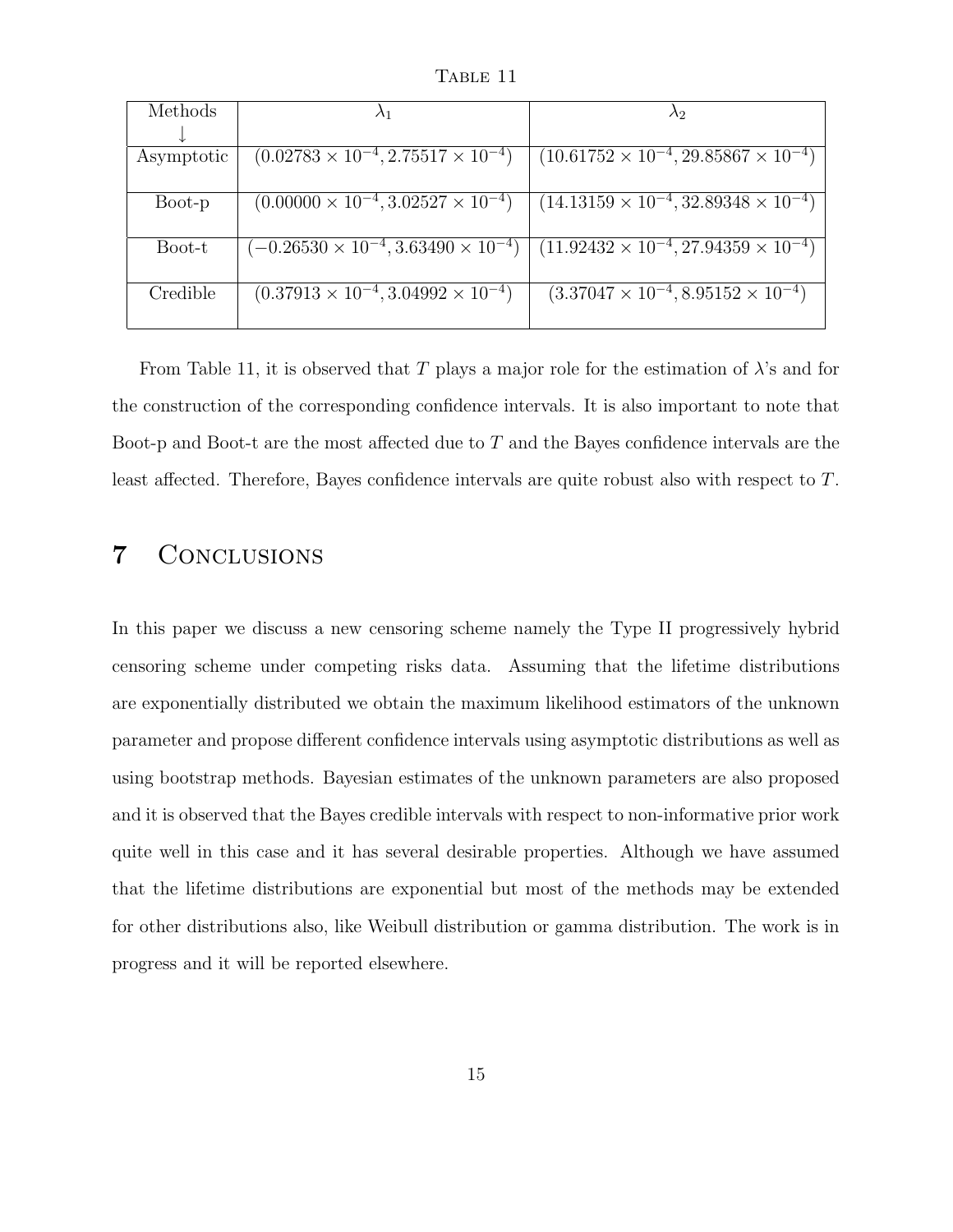# References

- [1] Balakrishnan, N. and Aggarwala, R. (2000), Progressive Censoring: Theory, Methods and Applications, Boston: Birkhäuser.
- [2] Berkson, J. and Elveback, L. (1960), "Competing exponential risks with particular inference to the study of smoking lung cancer", Journal of the American Statistical Association, vol. 87, 84-89.
- [3] Chen, S.M. and Bhattacharya, G.K. (1988), "Exact confidence bounds for an exponential parameter hybrid censoring", Communications in Statistics - Theory and Methods, vol. 17, 1858 - 1870.
- [4] Childs, A., Chandrasekhar, B., Balakrishnan, N. and Kundu, D. (2003), "Exact Likelihood Inference Based on Type-I and Type-II Hybrid Censored Samples from the Exponential Distribution",Annals of the Institute of Statistical Mathematics, vol. 55, 319-330.
- [5] Cohen, A.C. (1963), "Progressively censored samples in life testing", Technometrics, vol. 5, 327 - 329.
- [6] Cohen, A.C. (1966), "Life-testing and early failure", Technometrics, vol. 8, 539 549.
- [7] Congdon, P. (2001), Bayesian Statistical Modeling, John Wiley, New York.
- [8] Cox, D. R. (1959), "The analysis of exponentially distributed lifetimes with two types of failures", Journal of Royal Statistics, B 21, 411-421.
- [9] Draper, N. and Guttman, T. (1987), "Bayesian analysis of hybrid life-test with exponential failure times", Annals of the Institute of Statistical Mathematics, vol. 39, 219 - 255.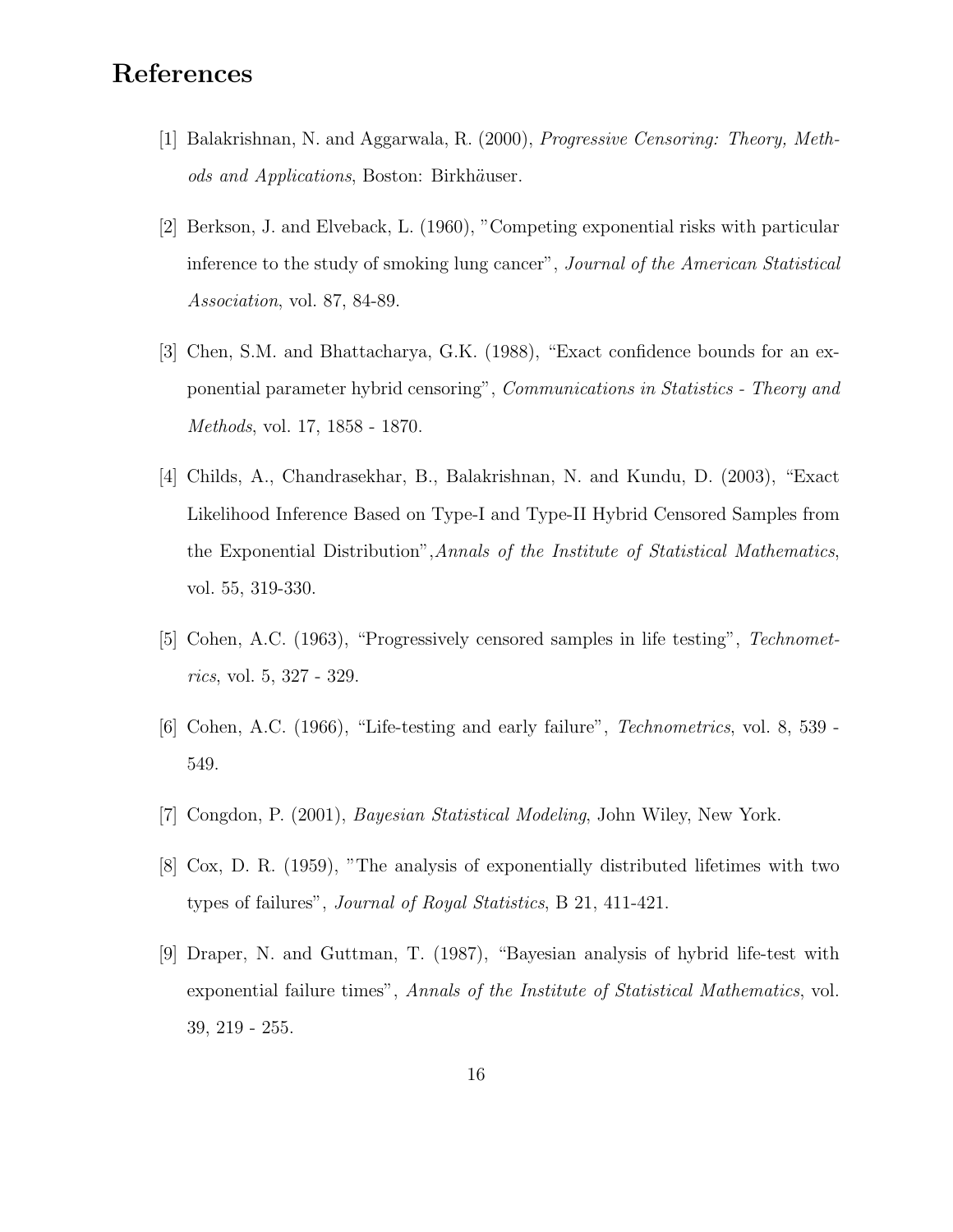- [10] David, H. A. and Moeschberger, M. L. (1978), "The Theory of Competing Risks", Griffin, London.
- [11] Efron, B. (1967),"The two sample problem with censored data", Proceedings of the Fifth Berkeley Symposium Math. Stat. Prob., pp. 831 - 853.
- [12] Efron, B. (1982), The Jackknife, the Bootstrap and Other Re-sampling Plans, CBMS-NSF Regional Conference Series in Applied Mathematics, vol. 38, SIAM, Philadelphia, PA.
- [13] Epstein B. (1954), "Truncated life-tests in the exponential case", Annals of Mathematical Statistics, vol. 25, 555 - 564.
- [14] Epstein, B. (1960), "Estimation from life-test data", Technometrics, vol. 2, 447 454.
- [15] Fairbanks, K., Madasan, R. and Dykstra, R. (1982), "A confidence interval for an exponential parameter from hybrid life-test", Journal of the American Statistical Association, vol. 77, 137 - 140.
- [16] Gupta, R.D. and Kundu, D. (1998), "Hybrid censoring schemes with exponential failure distribution", *Communications in Statistics - Theory and Methods*, vol. 27, 3065 - 3083.
- [17] Hall, P. (1988), "Theoretical comparison of bootstrap confidence intervals", Annals of Statistics, vol. 16, 927 - 953.
- [18] Hoel, D. G. (1972), "A representation of mortality data by competing risks", Biometrics, 28, 475 - 488.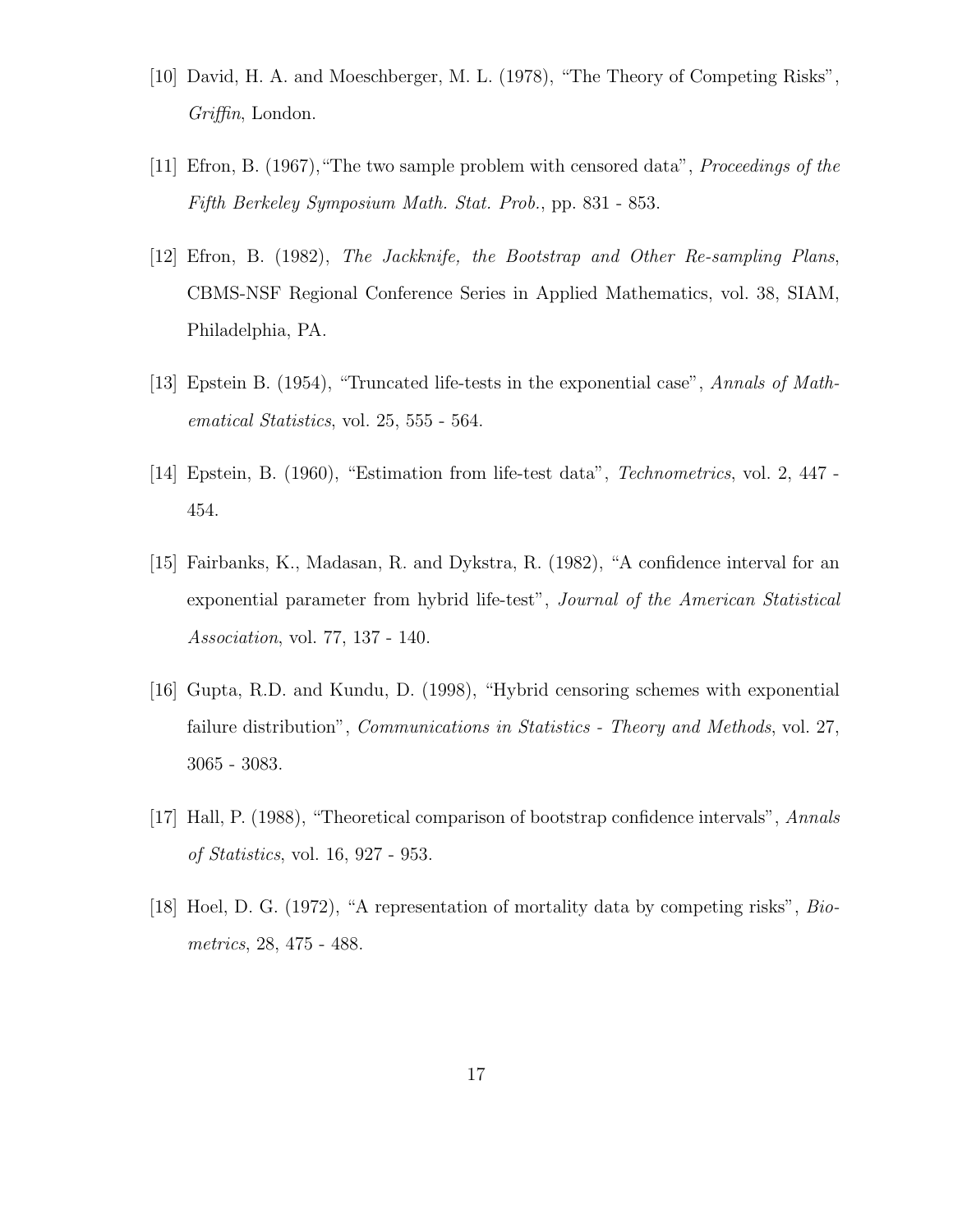- [19] Jeong, H.S., Park, J.I. and Yum, B.J. (1996), "Development of  $(r, T)$  hybrid sampling plans for exponential lifetime distributions", Journal of Applied Statistics, vol. 23, 601-607.
- [20] Kundu, D., Kannan, N. and Balakrishnan, N. (2004), "Analysis of progressively censored competing risks data", Handbook of Statistics, vol. 23, eds., Balakrishnan, N. and Rao, C.R., Elsevier, New York.
- [21] Kaplan, E. L. and Meier, P. (1958), "Non-parametric estimation from incomplete observation", Journal of the American Statistical Association, vol. 53, 457 - 481.
- [22] Press, W.H., Flannery, B.P., Teukolsky, S.A. and Vetterling, W.T. (1991), Numerical Recipes: The Art of Scientific Computing, Cambridge University Press, Cambridge, U.K.
- [23] Peterson Jr., A. P. (1977), "Expressing the Kaplan-Meier estimator as a function of empirical survival functions", Journal of the American Statistical Association, vol. 72, 854 - 858.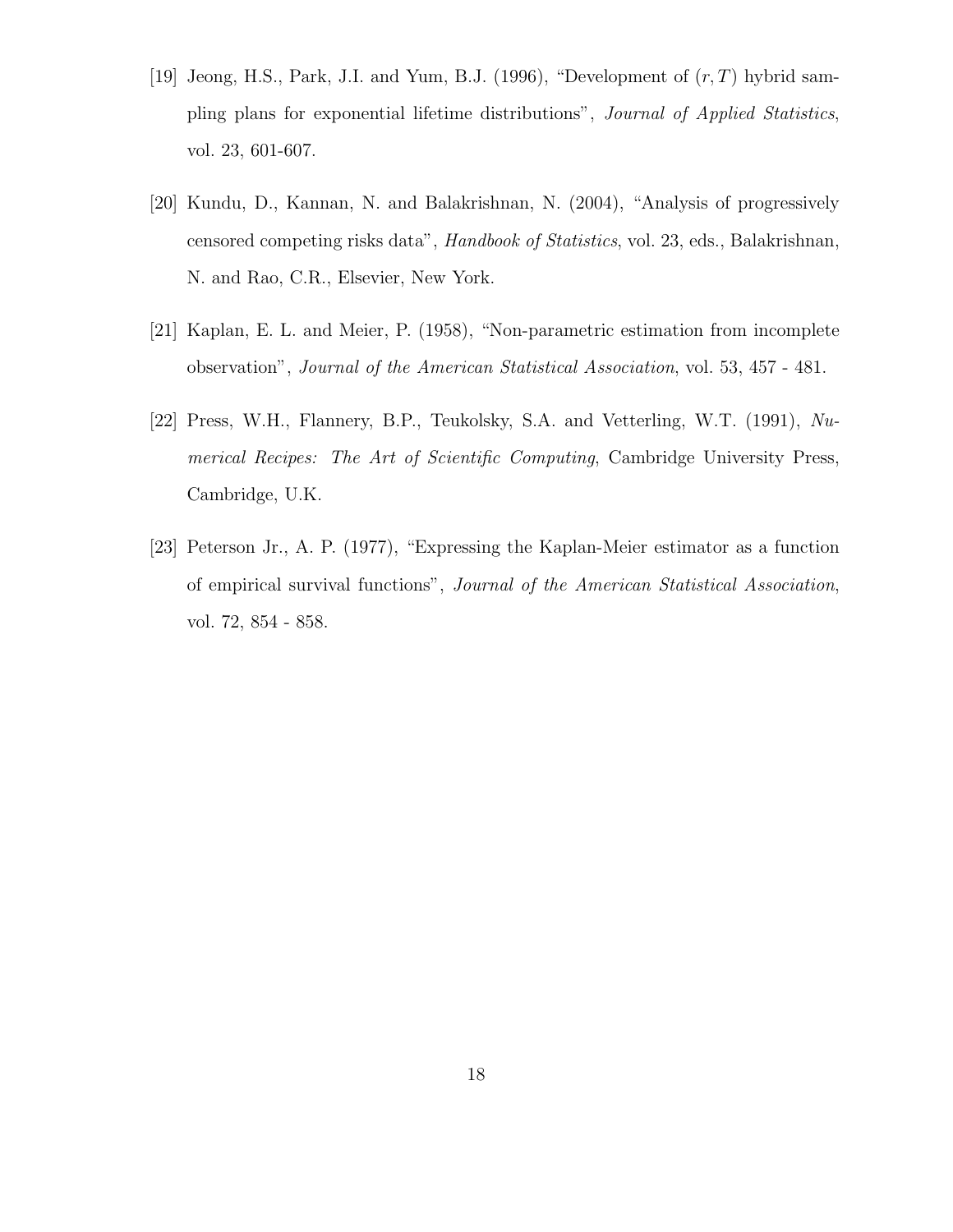Table 1: Here  $n = 15, m = 5.*$ 

| Scheme         | Methods      |             | $T = 0.25$     | $T = 0.50$                                | $T = 1.00$                     | $T = 2.00$                   |
|----------------|--------------|-------------|----------------|-------------------------------------------|--------------------------------|------------------------------|
|                |              | $\lambda_1$ | 0.2406(1.2953) | $\overline{0.2834}$ $\overline{(1.2330)}$ | $\overline{0.2842} \ (1.2314)$ | $\overline{0.2842}$ (1.2314) |
|                |              | $\lambda_2$ | 0.1422(0.6589) | 0.1754(0.6266)                            | 0.1759(0.6258)                 | 0.1759(0.6258)               |
|                | MLE          | $\lambda_1$ | 2.8876(86.4)   | 2.9185(93.3)                              | 2.9192 (93.4)                  | 2.9192(93.4)                 |
|                |              | $\lambda_2$ | 2.4473(90.5)   | 2.4790(89.6)                              | 2.4801(89.6)                   | 2.4801(89.6)                 |
| $\mathbf{1}$   | BOOT-P       | $\lambda_1$ | 4.0095(88.3)   | 4.0829(91.1)                              | 4.0721(91.6)                   | 4.0717(91.6)                 |
|                |              | $\lambda_2$ | 3.2510(87.0)   | 3.3224(89.1)                              | 3.3175(89.4)                   | 3.3172 (89.4)                |
|                | BOOT-T       | $\lambda_1$ | 2.6389 (87.7)  | 2.8758 (90.7)                             | 2.9050(90.6)                   | 2.9055(90.6)                 |
|                |              | $\lambda_2$ | 2.1035(89.8)   | 2.3166 (88.7)                             | 2.3436 (88.7)                  | 2.3438 (88.7)                |
|                | <b>BAYES</b> | $\lambda_1$ | 2.7977(93.1)   | 2.8322(93.8)                              | 2.8331(93.9)                   | 2.8331(93.9)                 |
|                |              | $\lambda_2$ | 2.3545(88.9)   | 2.3885(91.6)                              | 2.3895(91.6)                   | 2.3895(91.6)                 |
|                |              | $\lambda_1$ | 0.2280(1.7153) | 0.2247(1.3883)                            | 0.2417(1.2802)                 | 0.2759(1.2423)               |
|                |              | $\lambda_2$ | 0.1689(1.0298) | 0.1461(0.7663)                            | 0.1475(0.6577)                 | 0.1706(0.6320)               |
|                | <b>MLE</b>   | $\lambda_1$ | 3.6133(79.0)   | 3.1929(88.3)                              | 2.9571 (90.7)                  | 2.9142 (92.8)                |
|                |              | $\lambda_2$ | 3.0330(69.5)   | 2.6902(81.5)                              | 2.5017(87.5)                   | 2.4762(89.2)                 |
| $\overline{2}$ | BOOT-P       | $\lambda_1$ | 4.1914(77.3)   | 4.0090(85.5)                              | 4.0136(90.7)                   | 4.0654(89.9)                 |
|                |              | $\lambda_2$ | 3.3645(67.7)   | 3.2375 (79.9)                             | 3.2395(86.2)                   | 3.3093(88.9)                 |
|                | BOOT-T       | $\lambda_1$ | 3.3581(78.7)   | 2.9655(87.4)                              | 2.8422(91.3)                   | 2.8636(90.8)                 |
|                |              | $\lambda_2$ | 2.6215(69.4)   | 2.3683(80.9)                              | 2.2597(88.1)                   | 2.3070(89.0)                 |
|                | <b>BAYES</b> | $\lambda_1$ | 3.4450(77.3)   | 3.0707(87.1)                              | 2.8612(92.9)                   | 2.8273(93.6)                 |
|                |              | $\lambda_2$ | 2.8805(67.8)   | 2.5721(80.6)                              | 2.4046(88.0)                   | 2.3851(91.0)                 |
|                |              | $\lambda_1$ | 0.2199(1.3079) | 0.2804(1.2382)                            | 0.2842(1.2314)                 | 0.2842(1.2314)               |
|                |              | $\lambda_2$ | 0.1269(0.6734) | 0.1725(0.6300)                            | 0.1759(0.6258)                 | 0.1759(0.6258)               |
|                | <b>MLE</b>   | $\lambda_1$ | 2.9090(89.5)   | 2.9144(92.6)                              | 2.9192 (93.4)                  | 2.9192(93.4)                 |
|                |              | $\lambda_2$ | 2.4540(87.9)   | 2.4755(89.3)                              | 2.4801(89.6)                   | 2.4801(89.6)                 |
| 3              | BOOT-P       | $\lambda_1$ | 3.9577(89.2)   | 4.0778(90.5)                              | 4.0734(91.6)                   | 4.0717(91.6)                 |
|                |              | $\lambda_2$ | 3.2041(85.2)   | 3.3183 (88.9)                             | 3.3180(89.4)                   | 3.3172 (89.4)                |
|                | BOOT-T       | $\lambda_1$ | 2.6347(91.1)   | 2.8461(90.7)                              | 2.9038(90.6)                   | 2.9055(90.6)                 |
|                |              | $\lambda_2$ | 2.0913(88.2)   | 2.2907(88.6)                              | 2.3413(88.7)                   | 2.3438 (88.7)                |
|                | <b>BAYES</b> | $\lambda_1$ | 2.8142(92.0)   | 2.8282 (93.7)                             | 2.8331(93.9)                   | 2.8331(93.9)                 |
|                |              | $\lambda_2$ | 2.3580(86.2)   | 2.3848(91.1)                              | 2.3895(91.6)                   | 2.3895(91.6)                 |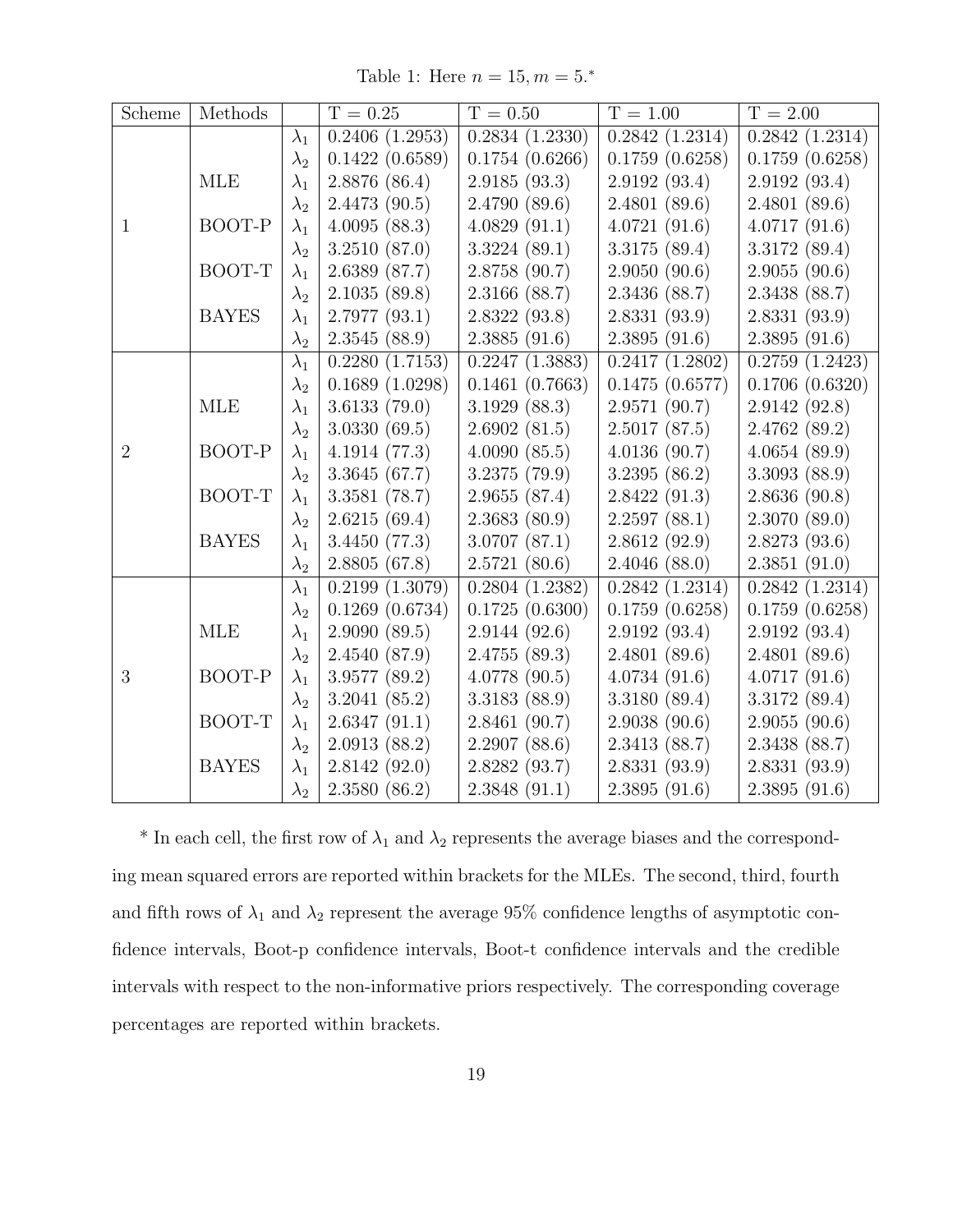Table 2: Here  $n = 25, m = 5.*$ 

| Scheme         | Methods      |             | $T = 0.25$                     | $T = 0.50$                   | $T = 1.00$                   | $T = 2.00$                   |
|----------------|--------------|-------------|--------------------------------|------------------------------|------------------------------|------------------------------|
|                |              | $\lambda_1$ | $\overline{0.2825}$ $(1.2347)$ | $\overline{0.2842}$ (1.2314) | $\overline{0.2842}$ (1.2314) | 0.2842(1.2314)               |
|                |              | $\lambda_2$ | 0.1741(0.6284)                 | 0.1759(0.6258)               | 0.1759(0.6258)               | 0.1759(0.6258)               |
|                | MLE          | $\lambda_1$ | 2.9170(93.1)                   | 2.9192(93.4)                 | 2.9192(93.4)                 | 2.9192(93.4)                 |
|                |              | $\lambda_2$ | 2.4770(89.6)                   | 2.4801(89.6)                 | 2.4801(89.6)                 | 2.4801(89.6)                 |
| $\mathbf{1}$   | BOOT-P       | $\lambda_1$ | 4.0845(90.8)                   | 4.0726(91.6)                 | 4.0717(91.6)                 | 4.0717(91.6)                 |
|                |              | $\lambda_2$ | 3.3214(89.3)                   | 3.3178 (89.4)                | 3.3172 (89.4)                | 3.3172 (89.4)                |
|                | BOOT-T       | $\lambda_1$ | 2.8529(90.8)                   | 2.9056(90.6)                 | 2.9055(90.6)                 | 2.9055(90.6)                 |
|                |              | $\lambda_2$ | 2.2954(88.9)                   | 2.3428(88.7)                 | 2.3437 (88.7)                | 2.3438 (88.7)                |
|                | <b>BAYES</b> | $\lambda_1$ | 2.8308(93.6)                   | 2.8331(93.9)                 | 2.8331(93.9)                 | 2.8331(93.9)                 |
|                |              | $\lambda_2$ | 2.3864(91.2)                   | 2.3895(91.6)                 | 2.3895(91.6)                 | 2.3895(91.6)                 |
|                |              | $\lambda_1$ | $\overline{0.2}370$ $(1.6967)$ | 0.2279(1.3813)               | 0.2414(1.2803)               | $\overline{0.2759}$ (1.2423) |
|                |              | $\lambda_2$ | 0.1712(1.0103)                 | 0.1482(0.7633)               | 0.1483(0.6561)               | 0.1715(0.6314)               |
|                | MLE          | $\lambda_1$ | 3.6058(80.1)                   | 3.1899(88.8)                 | 2.9538(90.9)                 | 2.9139(92.8)                 |
|                |              | $\lambda_2$ | 3.0232(70.7)                   | 2.6895(81.9)                 | 2.5017(87.7)                 | 2.4777(89.3)                 |
| $\overline{2}$ | BOOT-P       | $\lambda_1$ | 4.2070(78.3)                   | 4.0052(85.3)                 | 4.0114(90.8)                 | 4.0654(90.0)                 |
|                |              | $\lambda_2$ | 3.3690(68.8)                   | 3.2410(79.5)                 | 3.2438(86.4)                 | 3.3097(88.9)                 |
|                | BOOT-T       | $\lambda_1$ | 3.4596(79.9)                   | 2.9826 (87.5)                | 2.8495(90.8)                 | 2.8646(90.7)                 |
|                |              | $\lambda_2$ | 2.6999(69.9)                   | 2.3953(81.5)                 | 2.2670(88.0)                 | 2.3073(89.0)                 |
|                | <b>BAYES</b> | $\lambda_1$ | 3.4403(78.2)                   | 3.0685 (87.7)                | 2.8583(93.0)                 | 2.8271(93.6)                 |
|                |              | $\lambda_2$ | 2.8724(69.2)                   | 2.5718(81.3)                 | 2.4047(88.2)                 | 2.3866(91.1)                 |
|                |              | $\lambda_1$ | 0.2812(1.2368)                 | 0.2842(1.2314)               | 0.2842(1.2314)               | 0.2842(1.2314)               |
|                |              | $\lambda_2$ | 0.1718(0.6308)                 | 0.1759(0.6258)               | 0.1759(0.6258)               | 0.1759(0.6258)               |
|                | MLE          | $\lambda_1$ | 2.9159(92.4)                   | 2.9192(93.4)                 | 2.9192(93.4)                 | 2.9192(93.4)                 |
|                |              | $\lambda_2$ | 2.4744 (89.3)                  | 2.4801(89.6)                 | 2.4801(89.6)                 | 2.4801(89.6)                 |
| 3              | BOOT-P       | $\lambda_1$ | 4.0860(90.7)                   | 4.0736(91.6)                 | 4.0717(91.6)                 | 4.0717(91.6)                 |
|                |              | $\lambda_2$ | 3.3216(89.1)                   | 3.3181 (89.4)                | 3.3172(89.4)                 | 3.3172(89.4)                 |
|                | BOOT-T       | $\lambda_1$ | 2.8364(90.4)                   | 2.9047(90.6)                 | 2.9055(90.6)                 | 2.9055(90.6)                 |
|                |              | $\lambda_2$ | 2.2802(88.8)                   | 2.3412(88.7)                 | 2.3437(88.7)                 | 2.3438(88.7)                 |
|                | <b>BAYES</b> | $\lambda_1$ | 2.8297(94.2)                   | 2.8331 (93.9)                | 2.8331(93.9)                 | 2.8331(93.9)                 |
|                |              | $\lambda_2$ | 2.3838(90.8)                   | 2.3895(91.6)                 | 2.3895(91.6)                 | 2.3895(91.6)                 |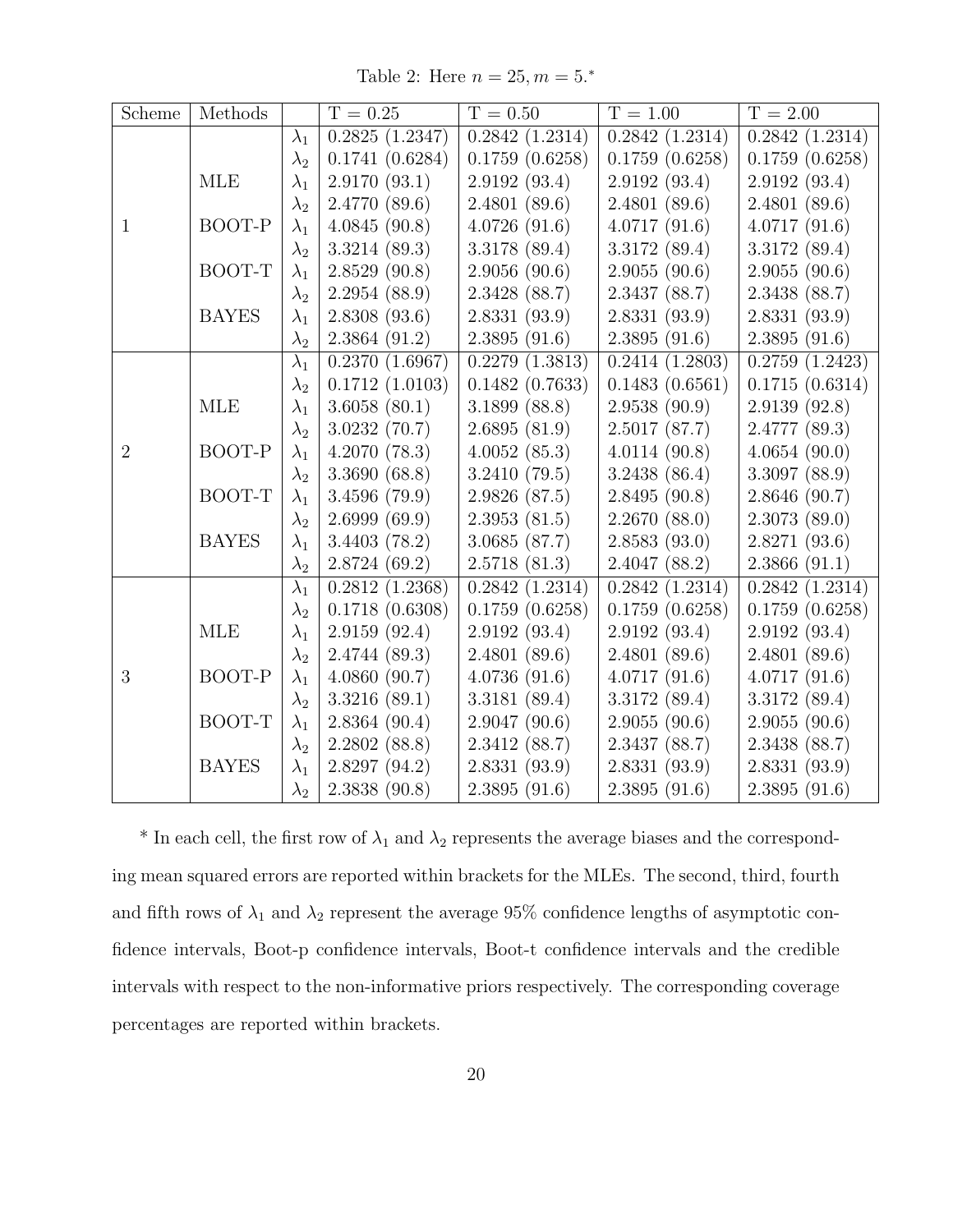Table 3: Here  $n = 25, m = 10.*$ 

| Scheme         | Methods      |             | $T = 0.25$     | $T = 0.50$     | $T = 1.00$                  | $T = 2.00$                   |
|----------------|--------------|-------------|----------------|----------------|-----------------------------|------------------------------|
|                |              | $\lambda_1$ | 0.0812(0.3105) | 0.1225(0.2790) | $\overline{0.1225(0.2789)}$ | $\overline{0.1225(0.2789)}$  |
|                |              | $\lambda_2$ | 0.0560(0.2404) | 0.0882(0.2188) | 0.0891(0.2182)              | 0.0891(0.2182)               |
|                | MLE          | $\lambda_1$ | 1.8802(90.8)   | 1.8411(94.0)   | 1.8406(93.9)                | 1.8406(93.9)                 |
|                |              | $\lambda_2$ | 1.6573(92.5)   | 1.6259(92.7)   | 1.6261(92.7)                | 1.6261(92.7)                 |
| $\mathbf{1}$   | BOOT-P       | $\lambda_1$ | 2.1524(91.4)   | 2.1440(94.0)   | 2.1319(94.1)                | 2.1317(94.1)                 |
|                |              | $\lambda_2$ | 1.8623(88.6)   | 1.8597(91.8)   | 1.8537(91.8)                | 1.8536(91.8)                 |
|                | BOOT-T       | $\lambda_1$ | 1.7514(92.6)   | 1.8218(93.7)   | 1.8341(93.7)                | 1.8340(93.7)                 |
|                |              | $\lambda_2$ | 1.5029(89.7)   | 1.5810(90.8)   | 1.5951(91.2)                | 1.5950(91.2)                 |
|                | <b>BAYES</b> | $\lambda_1$ | 1.8460(92.8)   | 1.8120(94.3)   | 1.8116(94.1)                | 1.8116(94.1)                 |
|                |              | $\lambda_2$ | 1.6194(91.1)   | 1.5932(93.6)   | 1.5935(93.6)                | 1.5935(93.6)                 |
|                |              | $\lambda_1$ | 0.0753(0.5199) | 0.0778(0.3620) | 0.0984~(0.3136)             | $\overline{0.1181}$ (0.2821) |
|                |              | $\lambda_2$ | 0.0400(0.4258) | 0.0497(0.2902) | 0.0733(0.2355)              | 0.0828(0.2208)               |
|                | <b>MLE</b>   | $\lambda_1$ | 2.5991(90.3)   | 2.1705(91.5)   | 1.9260(92.9)                | 1.8488 (93.7)                |
|                |              | $\lambda_2$ | 2.2059(85.2)   | 1.8888 (87.7)  | 1.7022(91.6)                | 1.6304(92.7)                 |
| $\overline{2}$ | BOOT-P       | $\lambda_1$ | 2.7334(91.7)   | 2.3661(92.2)   | 2.1893(93.5)                | 2.1398(93.9)                 |
|                |              | $\lambda_2$ | 2.2943(85.3)   | 2.0360(92.0)   | 1.8917(89.8)                | 1.8541(91.3)                 |
|                | BOOT-T       | $\lambda_1$ | 2.4446(91.5)   | 2.0895(91.9)   | 1.8889(93.4)                | 1.8255(93.8)                 |
|                |              | $\lambda_2$ | 2.0044(85.7)   | 1.7540(91.0)   | 1.6192(89.9)                | 1.5852(91.1)                 |
|                | <b>BAYES</b> | $\lambda_1$ | 2.5100(90.7)   | 2.1177 (92.9)  | 1.8908(93.4)                | 1.8191(94.4)                 |
|                |              | $\lambda_2$ | 2.1189(83.9)   | 1.8330(92.0)   | 1.6633(92.9)                | 1.5971(93.4)                 |
|                |              | $\lambda_1$ | 0.0752(0.3272) | 0.1142(0.2855) | 0.1226(0.2788)              | 0.1225(0.2789)               |
|                |              | $\lambda_2$ | 0.0445(0.2500) | 0.0823(0.2222) | 0.0890(0.2182)              | 0.0891(0.2182)               |
|                | <b>MLE</b>   | $\lambda_1$ | 1.9918(90.5)   | 1.8449(94.0)   | 1.8407(93.9)                | 1.8406(93.9)                 |
|                |              | $\lambda_2$ | 1.7386(88.3)   | 1.6301(92.3)   | 1.6261(92.7)                | 1.6261(92.7)                 |
| 3              | BOOT-P       | $\lambda_1$ | 2.2036(92.2)   | 2.1502(93.5)   | 2.1335(94.1)                | 2.1317(94.1)                 |
|                |              | $\lambda_2$ | 1.9051(89.8)   | 1.8606(91.3)   | 1.8547(91.8)                | 1.8536(91.8)                 |
|                | BOOT-T       | $\lambda_1$ | 1.8715(92.3)   | 1.8015(93.6)   | 1.8326(93.7)                | 1.8340(93.7)                 |
|                |              | $\lambda_2$ | 1.5931(89.6)   | 1.5596(91.0)   | 1.5940(91.2)                | 1.5950(91.2)                 |
|                | <b>BAYES</b> | $\lambda_1$ | 1.9504(92.7)   | 1.8152(94.0)   | 1.8117(94.1)                | 1.8116(94.1)                 |
|                |              | $\lambda_2$ | 1.6939(90.7)   | 1.5968(93.7)   | 1.5935(93.6)                | 1.5935(93.6)                 |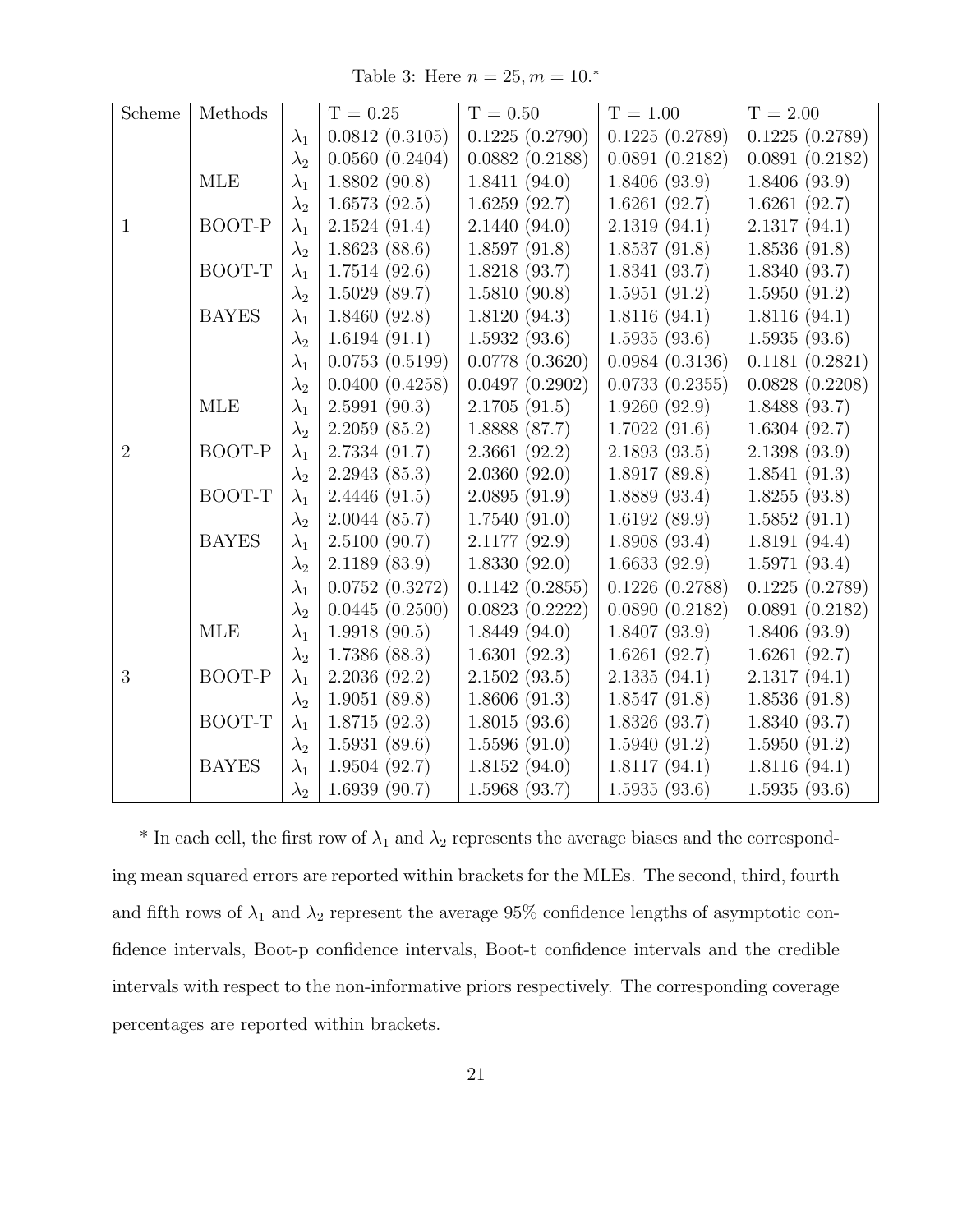Table 4: Here  $n = 50, m = 5.*$ 

| Scheme         | Methods      |             | $T = 0.25$     | $T = 0.50$     | $T = 1.00$                   | $T = 2.00$                   |
|----------------|--------------|-------------|----------------|----------------|------------------------------|------------------------------|
|                |              | $\lambda_1$ | 0.2842(1.2314) | 0.2842(1.2314) | $\overline{0.2842}$ (1.2314) | $\overline{0.2842}$ (1.2314) |
|                |              | $\lambda_2$ | 0.1759(0.6258) | 0.1759(0.6258) | 0.1759(0.6258)               | 0.1759(0.6258)               |
|                | MLE          | $\lambda_1$ | 2.9192(93.4)   | 2.9192(93.4)   | 2.9192(93.4)                 | 2.9192(93.4)                 |
|                |              | $\lambda_2$ | 2.4801(89.6)   | 2.4801(89.6)   | 2.4801(89.6)                 | 2.4801(89.6)                 |
| $\mathbf{1}$   | BOOT-P       | $\lambda_1$ | 4.0723(91.6)   | 4.0717(91.6)   | 4.0717(91.6)                 | 4.0717(91.6)                 |
|                |              | $\lambda_2$ | 3.3176 (89.4)  | 3.3172(89.4)   | 3.3172(89.4)                 | 3.3172(89.4)                 |
|                | BOOT-T       | $\lambda_1$ | 2.9049(90.6)   | 2.9055(90.6)   | 2.9055(90.6)                 | 2.9055(90.6)                 |
|                |              | $\lambda_2$ | 2.3430 (88.7)  | 2.3437 (88.7)  | 2.3438 (88.7)                | 2.3438 (88.7)                |
|                | <b>BAYES</b> | $\lambda_1$ | 2.8331(93.9)   | 2.8331(93.9)   | 2.8331(93.9)                 | 2.8331(93.9)                 |
|                |              | $\lambda_2$ | 2.3895(91.6)   | 2.3895(91.6)   | 2.3895(91.6)                 | 2.3895(91.6)                 |
|                |              | $\lambda_1$ | 0.2378(1.6791) | 0.2302(1.3733) | 0.2427(1.2795)               | 0.2757(1.2485)               |
|                |              | $\lambda_2$ | 0.1761(1.0055) | 0.1494(0.7596) | 0.1493(0.6548)               | 0.1716(0.6312)               |
|                | <b>MLE</b>   | $\lambda_1$ | 3.5945(80.7)   | 3.1875(89.5)   | 2.9530(90.8)                 | 2.9136(92.8)                 |
|                |              | $\lambda_2$ | 3.0208(71.5)   | 2.6866(82.2)   | 2.5029(87.8)                 | 2.4777(89.3)                 |
| $\overline{2}$ | BOOT-P       | $\lambda_1$ | 4.2231(78.9)   | 4.0181(85.7)   | 4.0113(90.4)                 | 4.0653(90.1)                 |
|                |              | $\lambda_2$ | 3.3637(69.2)   | 3.2376 (79.8)  | 3.2436(86.2)                 | 3.3096(88.9)                 |
|                | BOOT-T       | $\lambda_1$ | 3.4955(80.4)   | 2.9977(87.6)   | 2.8515(90.9)                 | 2.8656(90.7)                 |
|                |              | $\lambda_2$ | 2.7151(70.4)   | 2.3951(81.7)   | 2.2697(87.8)                 | 2.3087(89.0)                 |
|                | <b>BAYES</b> | $\lambda_1$ | 3.4304(78.9)   | 3.0669(88.0)   | 2.8577(92.8)                 | 2.8267(93.6)                 |
|                |              | $\lambda_2$ | 2.8714(70.1)   | 2.5696(81.4)   | 2.4060(88.5)                 | 2.3866(91.0)                 |
|                |              | $\lambda_1$ | 0.2842(1.2314) | 0.2842(1.2314) | 0.2842(1.2314)               | 0.2842(1.2314)               |
|                |              | $\lambda_2$ | 0.1759(0.6258) | 0.1759(0.6258) | 0.1759(0.6258)               | 0.1759(0.6258)               |
|                | <b>MLE</b>   | $\lambda_1$ | 2.9192(93.4)   | 2.9192(93.4)   | 2.9192(93.4)                 | 2.9192(93.4)                 |
|                |              | $\lambda_2$ | 2.4801(89.6)   | 2.4801(89.6)   | 2.4801(89.6)                 | 2.4801(89.6)                 |
| 3              | BOOT-P       | $\lambda_1$ | 4.0726(91.6)   | 4.0717(91.6)   | 4.0717(91.6)                 | 4.0717(91.6)                 |
|                |              | $\lambda_2$ | 3.3178 (89.4)  | 3.3172(89.4)   | 3.3172 (89.4)                | 3.3172(89.4)                 |
|                | BOOT-T       | $\lambda_1$ | 2.9056(90.6)   | 2.9055(90.6)   | 2.9055(90.6)                 | 2.9055(90.6)                 |
|                |              | $\lambda_2$ | 2.3428(88.7)   | 2.3437 (88.7)  | 2.3438 (88.7)                | 2.3438 (88.7)                |
|                | <b>BAYES</b> | $\lambda_1$ | 2.8331(93.9)   | 2.8331(93.9)   | 2.8331(93.9)                 | 2.8331(93.9)                 |
|                |              | $\lambda_2$ | 2.3895(91.6)   | 2.3895(91.6)   | 2.3895(91.6)                 | 2.3895(91.6)                 |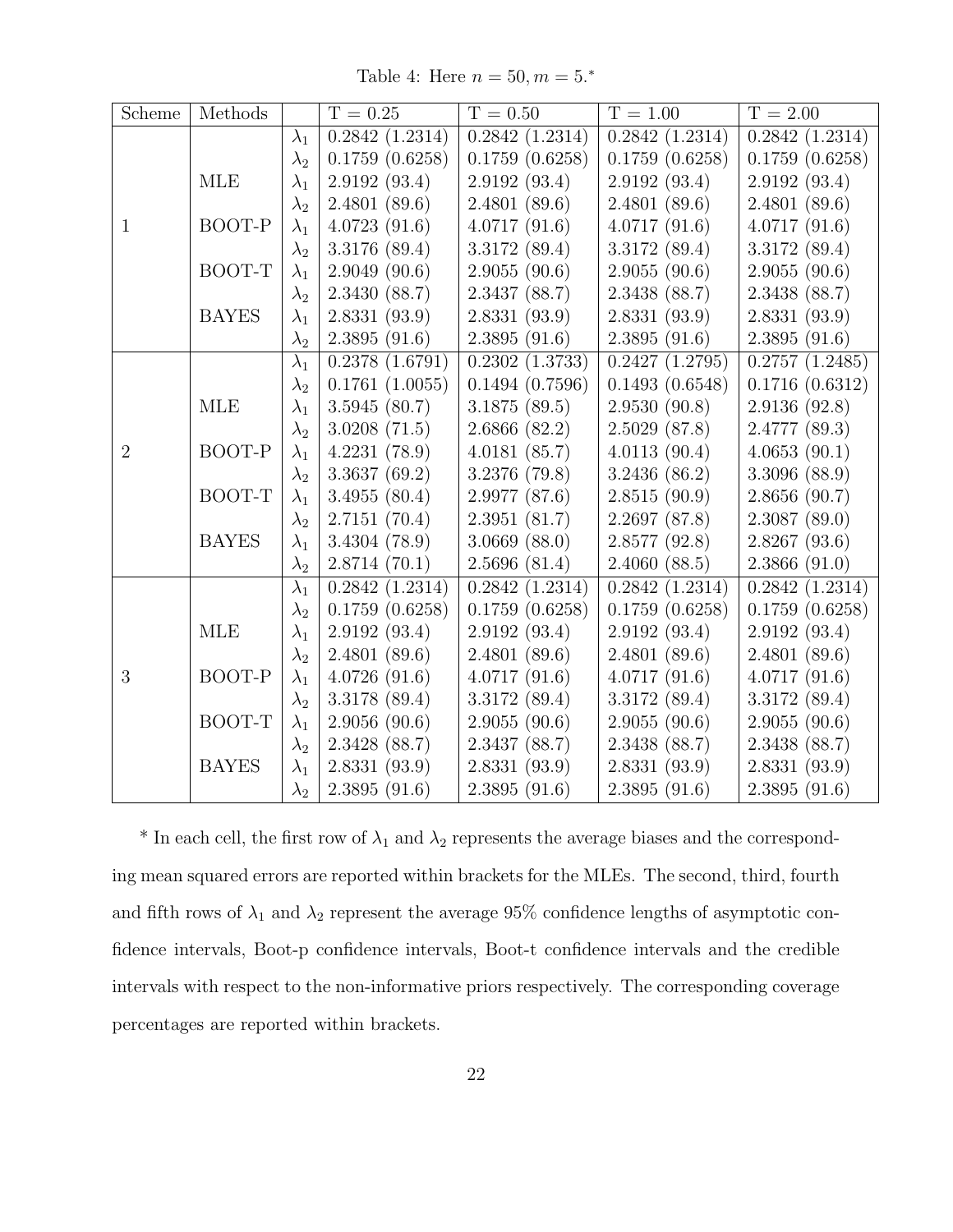Table 5: Here  $n = 50, m = 10.*$ 

| Scheme         | Methods      |             | $T = 0.25$     | $T = 0.50$     | $T = 1.00$                   | $T = 2.00$     |
|----------------|--------------|-------------|----------------|----------------|------------------------------|----------------|
|                |              | $\lambda_1$ | 0.1226(0.2789) | 0.1225(0.2789) | $\overline{0.1225 (0.2789)}$ | 0.1225(0.2789) |
|                |              | $\lambda_2$ | 0.0890(0.2183) | 0.0891(0.2182) | 0.0891(0.2182)               | 0.0891(0.2182) |
|                | <b>MLE</b>   | $\lambda_1$ | 1.8408(93.9)   | 1.8406(93.9)   | 1.8406(93.9)                 | 1.8406(93.9)   |
|                |              | $\lambda_2$ | 1.6261(92.7)   | 1.6261(92.7)   | 1.6261(92.7)                 | 1.6261(92.7)   |
| $\mathbf{1}$   | BOOT-P       | $\lambda_1$ | 2.1406(94.0)   | 2.1318(94.1)   | 2.1317(94.1)                 | 2.1317(94.1)   |
|                |              | $\lambda_2$ | 1.8576(91.7)   | 1.8536(91.8)   | 1.8536(91.8)                 | 1.8536(91.8)   |
|                | BOOT-T       | $\lambda_1$ | 1.8280(93.7)   | 1.8340(93.7)   | 1.8340(93.7)                 | 1.8340(93.7)   |
|                |              | $\lambda_2$ | 1.5886(91.1)   | 1.5950(91.2)   | 1.5950(91.2)                 | 1.5950(91.2)   |
|                | <b>BAYES</b> | $\lambda_1$ | 1.8118(94.1)   | 1.8116(94.1)   | 1.8116(94.1)                 | 1.8116(94.1)   |
|                |              | $\lambda_2$ | 1.5935(93.6)   | 1.5935(93.6)   | 1.5935(93.6)                 | 1.5935(93.6)   |
|                |              | $\lambda_1$ | 0.0812(0.5127) | 0.0794(0.3626) | 0.1002(0.3127)               | 0.1183(0.2816) |
|                |              | $\lambda_2$ | 0.0405(0.4190) | 0.0510(0.2876) | 0.0733(0.2343)               | 0.0831(0.2204) |
|                | <b>MLE</b>   | $\lambda_1$ | 2.5875(90.1)   | 2.1628(91.3)   | 1.9254(93.4)                 | 1.8488(93.6)   |
|                |              | $\lambda_2$ | 2.1918(85.7)   | 1.8825(87.8)   | 1.7004(91.7)                 | 1.6306(92.9)   |
| $\overline{2}$ | BOOT-P       | $\lambda_1$ | 2.7158(92.1)   | 2.3613(92.3)   | 2.1873(93.3)                 | 2.1396(93.8)   |
|                |              | $\lambda_2$ | 2.3004(86.0)   | 2.0385(91.6)   | 1.8924(90.2)                 | 1.8550(91.3)   |
|                | BOOT-T       | $\lambda_1$ | 2.4721(91.7)   | 2.0908(91.5)   | 1.8900(93.3)                 | 1.8256(93.8)   |
|                |              | $\lambda_2$ | 2.0481(86.1)   | 1.7653(90.9)   | 1.6233(90.3)                 | 1.5857(91.1)   |
|                | <b>BAYES</b> | $\lambda_1$ | 2.5003(91.0)   | 2.1106(92.4)   | 1.8904(93.5)                 | 1.8191(94.5)   |
|                |              | $\lambda_2$ | 2.1061(84.8)   | 1.8274(91.9)   | 1.6616(93.0)                 | 1.5972(93.6)   |
|                |              | $\lambda_1$ | 0.1225(0.2790) | 0.1225(0.2789) | 0.1225(0.2789)               | 0.1225(0.2789) |
|                |              | $\lambda_2$ | 0.0882(0.2188) | 0.0891(0.2182) | 0.0891(0.2182)               | 0.0891(0.2182) |
|                | MLE          | $\lambda_1$ | 1.8411(94.0)   | 1.8406(93.9)   | 1.8406(93.9)                 | 1.8406(93.9)   |
|                |              | $\lambda_2$ | 1.6259(92.7)   | 1.6261(92.7)   | 1.6261(92.7)                 | 1.6261(92.7)   |
| 3              | BOOT-P       | $\lambda_1$ | 2.1440(94.0)   | 2.1319(94.1)   | 2.1317(94.1)                 | 2.1317(94.1)   |
|                |              | $\lambda_2$ | 1.8597(91.8)   | 1.8537(91.8)   | 1.8536(91.8)                 | 1.8536(91.8)   |
|                | BOOT-T       | $\lambda_1$ | 1.8218(93.7)   | 1.8341(93.7)   | 1.8340(93.7)                 | 1.8340(93.7)   |
|                |              | $\lambda_2$ | 1.5810(90.8)   | 1.5951(91.2)   | 1.5950(91.2)                 | 1.5950(91.2)   |
|                | <b>BAYES</b> | $\lambda_1$ | 1.8120(94.3)   | 1.8116(94.1)   | 1.8116(94.1)                 | 1.8116(94.1)   |
|                |              | $\lambda_2$ | 1.5932(93.6)   | 1.5935(93.6)   | 1.5935(93.6)                 | 1.5935(93.6)   |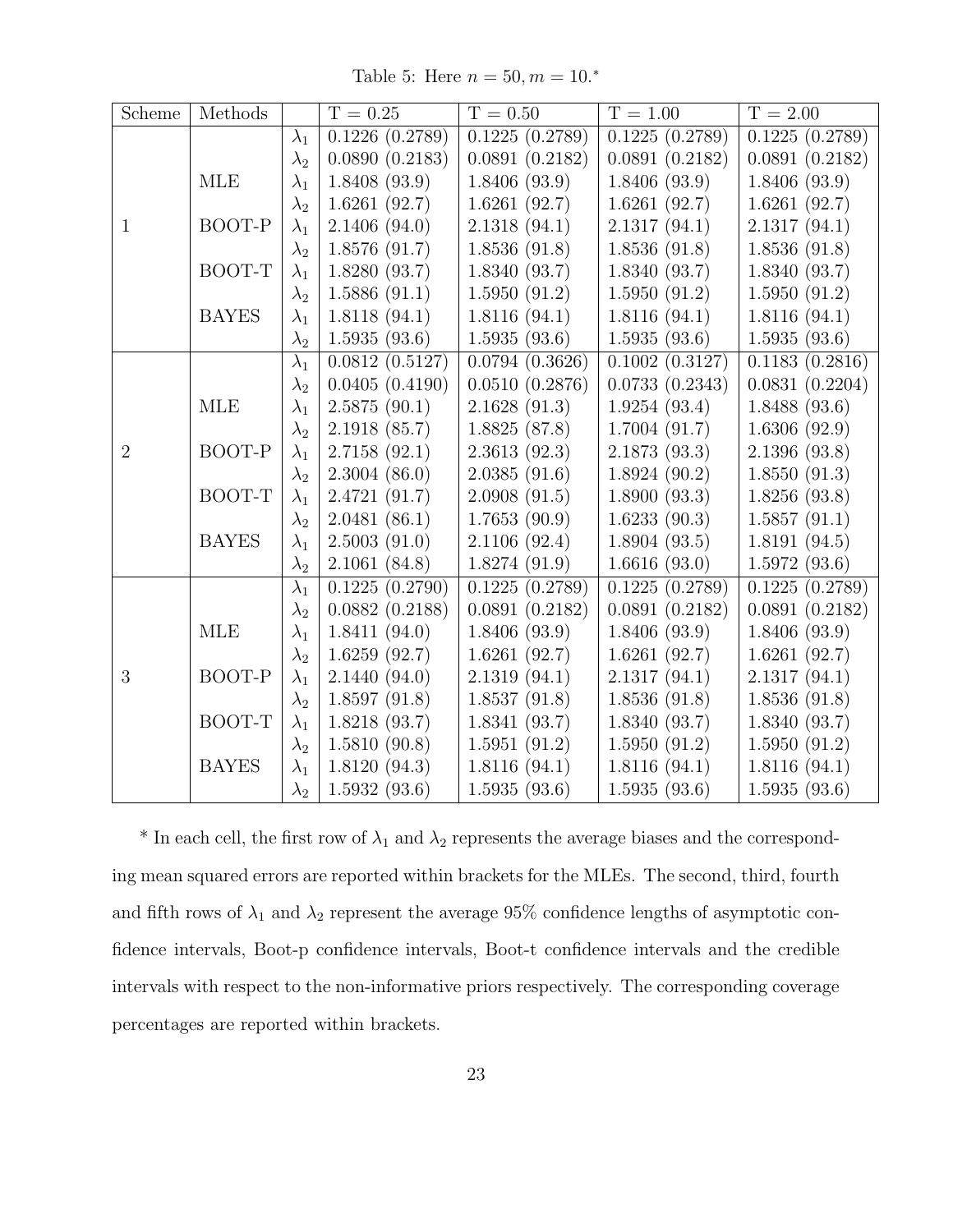Table 6: Here  $n = 50, m = 15.*$ 

| Scheme         | Methods      |             | $T = 0.25$     | $T = 0.50$     | $T = 1.00$     | $T = 2.00$     |
|----------------|--------------|-------------|----------------|----------------|----------------|----------------|
|                |              | $\lambda_1$ | 0.0800(0.1570) | 0.0862(0.1520) | 0.0862(0.1520) | 0.0862(0.1520) |
|                |              | $\lambda_2$ | 0.0336(0.1174) | 0.0366(0.1150) | 0.0366(0.1150) | 0.0366(0.1150) |
|                | <b>MLE</b>   | $\lambda_1$ | 1.4553(93.5)   | 1.4530(94.0)   | 1.4530(94.0)   | 1.4530(94.0)   |
|                |              | $\lambda_2$ | 1.2720(93.1)   | 1.2687(93.7)   | 1.2687(93.7)   | 1.2687(93.7)   |
| $\mathbf{1}$   | BOOT-P       | $\lambda_1$ | 1.6128(93.6)   | 1.5828(94.3)   | 1.5826(94.3)   | 1.5826(94.3)   |
|                |              | $\lambda_2$ | 1.4223(93.1)   | 1.4045(93.5)   | 1.4043(93.5)   | 1.4043(93.5)   |
|                | BOOT-T       | $\lambda_1$ | 1.4274(94.0)   | 1.4515(93.9)   | 1.4516(93.9)   | 1.4516(93.9)   |
|                |              | $\lambda_2$ | 1.2578(93.0)   | 1.2819(93.5)   | 1.2817(93.5)   | 1.2817(93.5)   |
|                | <b>BAYES</b> | $\lambda_1$ | 1.4400(94.0)   | 1.4379(94.4)   | 1.4379(94.4)   | 1.4379(94.4)   |
|                |              | $\lambda_2$ | 1.2545(95.9)   | 1.2515(94.8)   | 1.2515(94.8)   | 1.2515(94.8)   |
|                |              | $\lambda_1$ | 0.0746(0.3559) | 0.0651(0.2411) | 0.0682(0.1739) | 0.0819(0.1545) |
|                |              | $\lambda_2$ | 0.0313(0.2689) | 0.0270(0.1677) | 0.0275(0.1314) | 0.0332(0.1180) |
|                | MLE          | $\lambda_1$ | 2.1969(87.6)   | 1.7837(90.7)   | 1.5448(93.3)   | 1.4626(94.1)   |
|                |              | $\lambda_2$ | 1.8902(90.7)   | 1.5599(92.3)   | 1.3513(92.6)   | 1.2771(92.9)   |
| $\overline{2}$ | BOOT-P       | $\lambda_1$ | 2.2113(91.7)   | 1.8593(94.5)   | 1.6663(94.0)   | 1.5974(94.7)   |
|                |              | $\lambda_2$ | 1.8917(91.8)   | 1.6091(92.0)   | 1.4683(94.4)   | 1.4134(93.4)   |
|                | BOOT-T       | $\lambda_1$ | 2.0680(91.0)   | 1.7434(94.6)   | 1.5346(93.4)   | 1.4580(93.9)   |
|                |              | $\lambda_2$ | 1.7138(91.4)   | 1.4864(91.5)   | 1.3445(93.0)   | 1.2842(93.3)   |
|                | <b>BAYES</b> | $\lambda_1$ | 2.1411(93.0)   | 1.7534(92.2)   | 1.5258(93.6)   | 1.4471(94.3)   |
|                |              | $\lambda_2$ | 1.8314(92.3)   | 1.5262(93.1)   | 1.3298(94.4)   | 1.2594(95.2)   |
|                |              | $\lambda_1$ | 0.0686(0.1630) | 0.0862(0.1520) | 0.0862(0.1520) | 0.0862(0.1520) |
|                |              | $\lambda_2$ | 0.0241(0.1216) | 0.0365(0.1151) | 0.0366(0.1150) | 0.0366(0.1150) |
|                | <b>MLE</b>   | $\lambda_1$ | 1.4702(93.2)   | 1.4530(94.0)   | 1.4530(94.0)   | 1.4530(94.0)   |
|                |              | $\lambda_2$ | 1.2846(93.1)   | 1.2687(93.6)   | 1.2687(93.7)   | 1.2687(93.7)   |
| 3              | BOOT-P       | $\lambda_1$ | 1.6215(93.1)   | 1.5844(94.3)   | 1.5826(94.3)   | 1.5826(94.3)   |
|                |              | $\lambda_2$ | 1.4262(93.3)   | 1.4056(93.4)   | 1.4043(93.5)   | 1.4043(93.5)   |
|                | BOOT-T       | $\lambda_1$ | 1.4336(94.1)   | 1.4499(93.9)   | 1.4516(93.9)   | 1.4516(93.9)   |
|                |              | $\lambda_2$ | 1.2587(93.3)   | 1.2813(93.5)   | 1.2817(93.5)   | 1.2817(93.5)   |
|                | <b>BAYES</b> | $\lambda_1$ | 1.4539(93.7)   | 1.4379(94.4)   | 1.4379(94.4)   | 1.4379(94.4)   |
|                |              | $\lambda_2$ | 1.2660(94.9)   | 1.2515(94.8)   | 1.2515(94.8)   | 1.2515(94.8)   |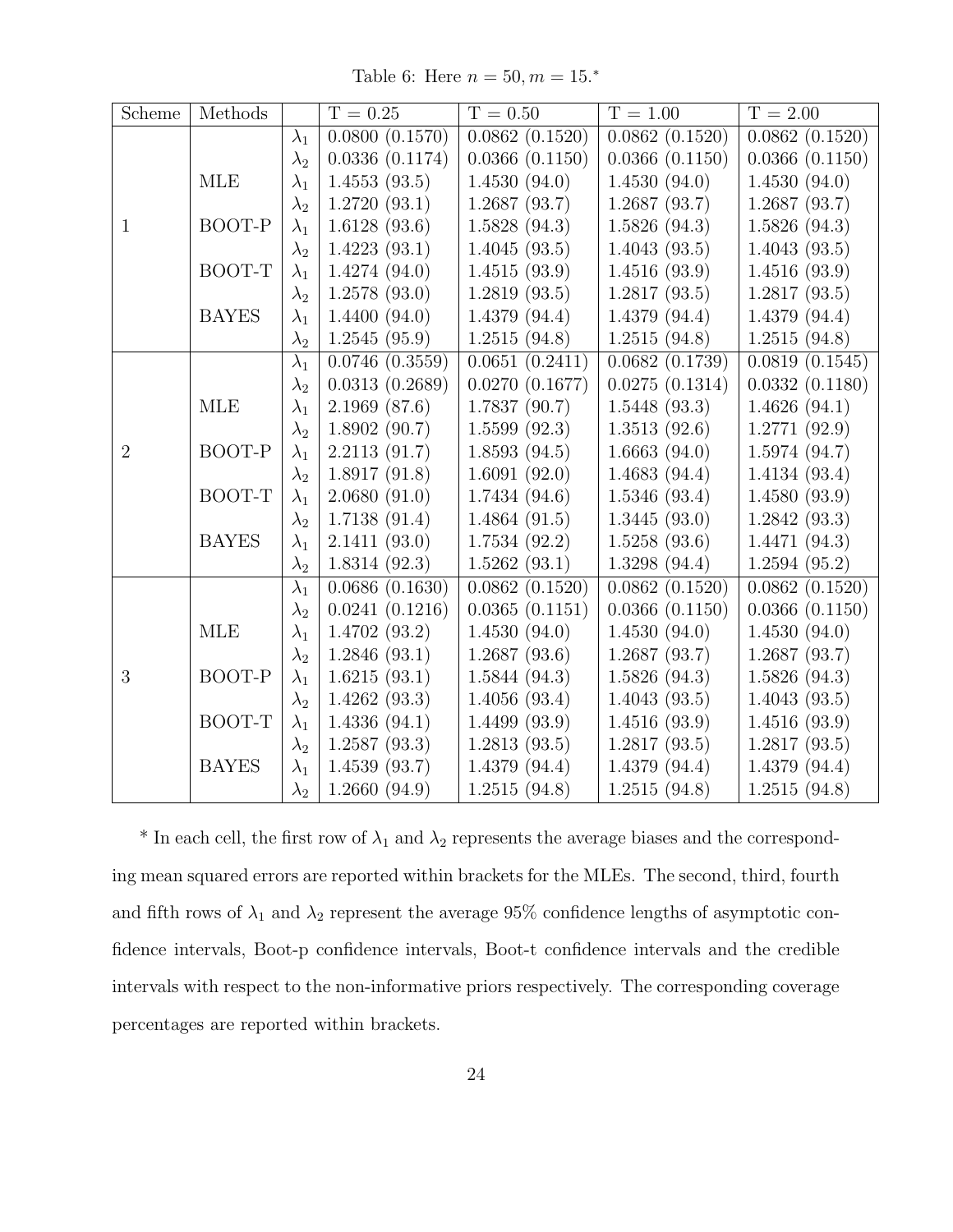Table 7: Here  $n = 100, m = 5.*$ 

| Scheme         | Methods      |             | $T = 0.25$     | $T = 0.50$     | $T = 1.00$     | $T = 2.00$                   |
|----------------|--------------|-------------|----------------|----------------|----------------|------------------------------|
|                |              | $\lambda_1$ | 0.2842(1.2314) | 0.2842(1.2314) | 0.2842(1.2314) | $\overline{0.2842}$ (1.2314) |
|                |              | $\lambda_2$ | 0.1759(0.6258) | 0.1759(0.6258) | 0.1759(0.6258) | 0.1759(0.6258)               |
|                | MLE          | $\lambda_1$ | 2.9192(93.4)   | 2.9192(93.4)   | 2.9192(93.4)   | 2.9192(93.4)                 |
|                |              | $\lambda_2$ | 2.4801(89.6)   | 2.4801(89.6)   | 2.4801(89.6)   | 2.4801(89.6)                 |
| $\mathbf{1}$   | BOOT-P       | $\lambda_1$ | 4.0717(91.6)   | 4.0717(91.6)   | 4.0717(91.6)   | 4.0717(91.6)                 |
|                |              | $\lambda_2$ | 3.3172(89.4)   | 3.3172(89.4)   | 3.3172(89.4)   | 3.3172 (89.4)                |
|                | BOOT-T       | $\lambda_1$ | 2.9055(90.6)   | 2.9055(90.6)   | 2.9055(90.6)   | 2.9055(90.6)                 |
|                |              | $\lambda_2$ | 2.3438 (88.7)  | 2.3438 (88.7)  | 2.3438 (88.7)  | 2.3438 (88.7)                |
|                | <b>BAYES</b> | $\lambda_1$ | 2.8331(93.9)   | 2.8331(93.9)   | 2.8331(93.9)   | 2.8331(93.9)                 |
|                |              | $\lambda_2$ | 2.3895(91.6)   | 2.3895(91.6)   | 2.3895(91.6)   | 2.3895(91.6)                 |
|                |              | $\lambda_1$ | 0.2398(1.6732) | 0.2317(1.3679) | 0.2428(1.2792) | 0.2759(1.2422)               |
|                |              | $\lambda_2$ | 0.1783(1.0011) | 0.1500(0.7576) | 0.1512(0.6542) | 0.1715(0.6313)               |
|                | MLE          | $\lambda_1$ | 3.5902(80.8)   | 3.1872(89.8)   | 2.9520(90.7)   | 2.9141(92.7)                 |
|                |              | $\lambda_2$ | 3.0201(71.6)   | 2.6851(82.3)   | 2.5047(87.9)   | 2.4775(89.3)                 |
| $\overline{2}$ | BOOT-P       | $\lambda_1$ | 4.2216(78.9)   | 4.0150(85.8)   | 4.0098(90.5)   | 4.0650(90.1)                 |
|                |              | $\lambda_2$ | 3.3769(69.5)   | 3.2425(79.8)   | 3.2461(86.2)   | 3.3100(88.9)                 |
|                | BOOT-T       | $\lambda_1$ | 3.4957(80.4)   | 2.9995(87.4)   | 2.8521(90.9)   | 2.8666(90.7)                 |
|                |              | $\lambda_2$ | 2.7357(71.0)   | 2.4007(81.6)   | 2.2715(87.9)   | 2.3092(89.0)                 |
|                | <b>BAYES</b> | $\lambda_1$ | 3.4270(78.9)   | 3.0669(88.4)   | 2.8568(92.8)   | 2.8272(93.6)                 |
|                |              | $\lambda_2$ | 2.8711(70.6)   | 2.5683(81.5)   | 2.4079(88.5)   | 2.3865(91.0)                 |
|                |              | $\lambda_1$ | 0.2842(1.2314) | 0.2842(1.2314) | 0.2842(1.2314) | 0.2842(1.2314)               |
|                |              | $\lambda_2$ | 0.1759(0.6258) | 0.1759(0.6258) | 0.1759(0.6258) | 0.1759(0.6258)               |
|                | <b>MLE</b>   | $\lambda_1$ | 2.9192(93.4)   | 2.9192(93.4)   | 2.9192(93.4)   | 2.9192(93.4)                 |
|                |              | $\lambda_2$ | 2.4801(89.6)   | 2.4801(89.6)   | 2.4801(89.6)   | 2.4801(89.6)                 |
| 3              | BOOT-P       | $\lambda_1$ | 4.0717(91.6)   | 4.0717(91.6)   | 4.0717(91.6)   | 4.0717(91.6)                 |
|                |              | $\lambda_2$ | 3.3172(89.4)   | 3.3172(89.4)   | 3.3172(89.4)   | 3.3172(89.4)                 |
|                | BOOT-T       | $\lambda_1$ | 2.9055(90.6)   | 2.9055(90.6)   | 2.9055(90.6)   | 2.9055(90.6)                 |
|                |              | $\lambda_2$ | 2.3437(88.7)   | 2.3438 (88.7)  | 2.3438 (88.7)  | 2.3438(88.7)                 |
|                | <b>BAYES</b> | $\lambda_1$ | 2.8331(93.9)   | 2.8331(93.9)   | 2.8331(93.9)   | 2.8331(93.9)                 |
|                |              | $\lambda_2$ | 2.3895(91.6)   | 2.3895(91.6)   | 2.3895(91.6)   | 2.3895(91.6)                 |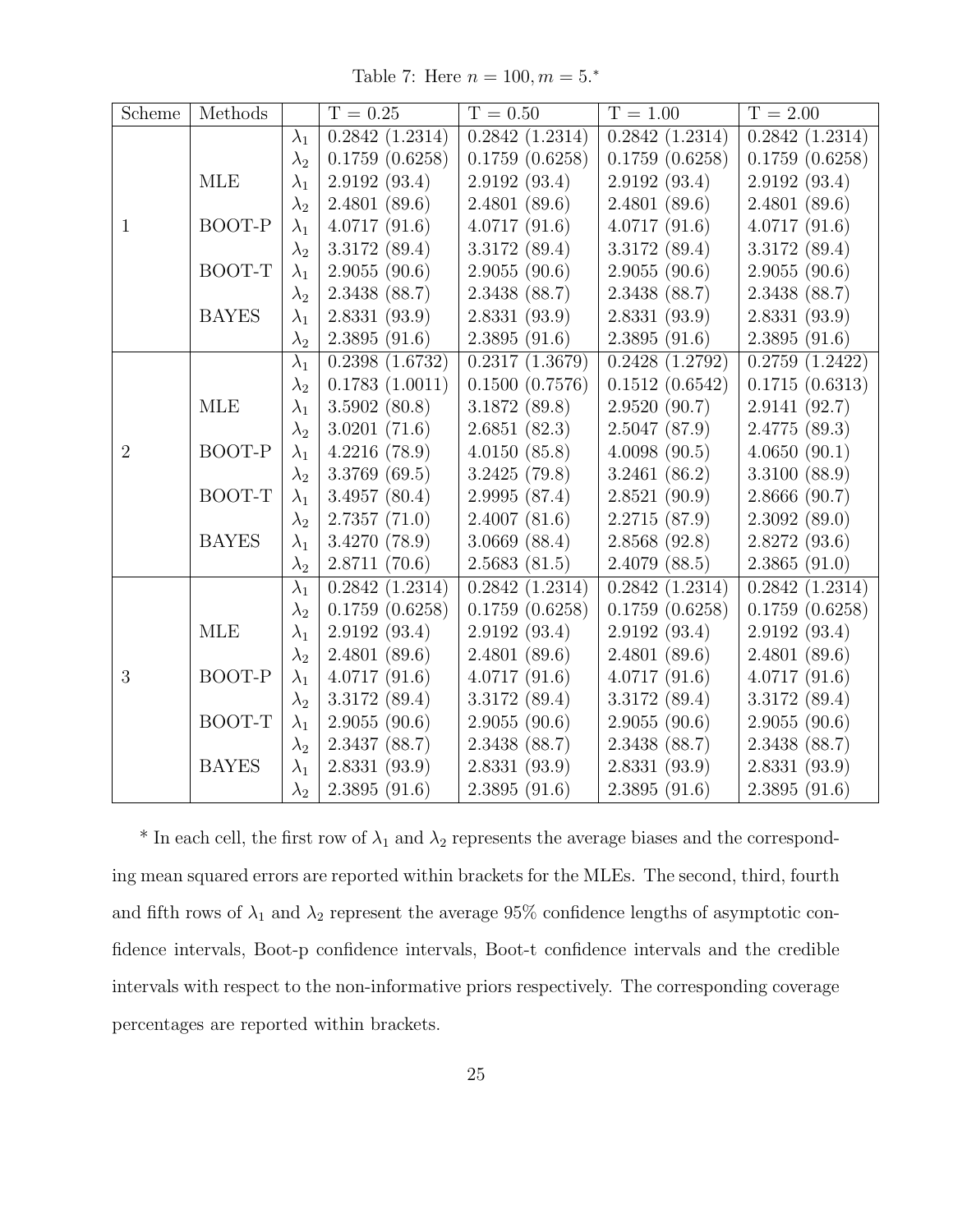Table 8: Here  $n = 100, m = 10.*$ 

| Scheme         | Methods      |             | $T = 0.25$     | $T = 0.50$     | $T = 1.00$     | $T = 2.00$     |
|----------------|--------------|-------------|----------------|----------------|----------------|----------------|
|                |              | $\lambda_1$ | 0.1225(0.2789) | 0.1225(0.2789) | 0.1225(0.2789) | 0.1225(0.2789) |
|                |              | $\lambda_2$ | 0.0891(0.2182) | 0.0891(0.2182) | 0.0891(0.2182) | 0.0891(0.2182) |
|                | <b>MLE</b>   | $\lambda_1$ | 1.8406(93.9)   | 1.8406(93.9)   | 1.8406(93.9)   | 1.8406(93.9)   |
|                |              | $\lambda_2$ | 1.6261(92.7)   | 1.6261(92.7)   | 1.6261(92.7)   | 1.6261(92.7)   |
| $\mathbf{1}$   | BOOT-P       | $\lambda_1$ | 2.1318(94.1)   | 2.1317(94.1)   | 2.1317(94.1)   | 2.1317(94.1)   |
|                |              | $\lambda_2$ | 1.8536(91.8)   | 1.8536(91.8)   | 1.8536(91.8)   | 1.8536(91.8)   |
|                | BOOT-T       | $\lambda_1$ | 1.8340(93.7)   | 1.8340(93.7)   | 1.8340(93.7)   | 1.8340(93.7)   |
|                |              | $\lambda_2$ | 1.5950(91.2)   | 1.5950(91.2)   | 1.5950(91.2)   | 1.5950(91.2)   |
|                | <b>BAYES</b> | $\lambda_1$ | 1.8116(94.1)   | 1.8116(94.1)   | 1.8116(94.1)   | 1.8116(94.1)   |
|                |              | $\lambda_2$ | 1.5935(93.6)   | 1.5935(93.6)   | 1.5935(93.6)   | 1.5935(93.6)   |
|                |              | $\lambda_1$ | 0.0833(0.5097) | 0.0795(0.3643) | 0.1005(0.3126) | 0.1182(0.2817) |
|                |              | $\lambda_2$ | 0.0418(0.4155) | 0.0512(0.2890) | 0.0729(0.2342) | 0.0830(0.2204) |
|                | <b>MLE</b>   | $\lambda_1$ | 2.5789(90.0)   | 2.1578(91.4)   | 1.9246(93.5)   | 1.8485(93.6)   |
|                |              | $\lambda_2$ | 2.1851(86.0)   | 1.8791(87.9)   | 1.6989(91.7)   | 1.6303(92.9)   |
| $\overline{2}$ | BOOT-P       | $\lambda_1$ | 2.7055(91.9)   | 2.3619(92.4)   | 2.1864(93.3)   | 2.1397(93.9)   |
|                |              | $\lambda_2$ | 2.3012(86.6)   | 2.0384(91.4)   | 1.8924(90.3)   | 1.8552(91.3)   |
|                | BOOT-T       | $\lambda_1$ | 2.4757(91.7)   | 2.0947(91.7)   | 1.8898(93.3)   | 1.8258(93.9)   |
|                |              | $\lambda_2$ | 2.0653(86.3)   | 1.7689(90.7)   | 1.6233(90.5)   | 1.5857(91.1)   |
|                | <b>BAYES</b> | $\lambda_1$ | 2.4928(91.4)   | 2.1060(92.5)   | 1.8896(93.7)   | 1.8189(94.5)   |
|                |              | $\lambda_2$ | 2.1004(85.2)   | 1.8243(91.8)   | 1.6603(93.0)   | 1.5970(93.6)   |
|                |              | $\lambda_1$ | 0.1225(0.2789) | 0.1225(0.2789) | 0.1225(0.2789) | 0.1225(0.2789) |
|                |              | $\lambda_2$ | 0.0891(0.2182) | 0.0891(0.2182) | 0.0891(0.2182) | 0.0891(0.2182) |
|                | MLE          | $\lambda_1$ | 1.8406(93.9)   | 1.8406(93.9)   | 1.8406(93.9)   | 1.8406(93.9)   |
|                |              | $\lambda_2$ | 1.6261(92.7)   | 1.6261(92.7)   | 1.6261(92.7)   | 1.6261(92.7)   |
| 3              | BOOT-P       | $\lambda_1$ | 2.1318(94.1)   | 2.1317(94.1)   | 2.1317(94.1)   | 2.1317(94.1)   |
|                |              | $\lambda_2$ | 1.8536(91.8)   | 1.8536(91.8)   | 1.8536(91.8)   | 1.8536(91.8)   |
|                | BOOT-T       | $\lambda_1$ | 1.8340(93.7)   | 1.8340(93.7)   | 1.8340(93.7)   | 1.8340(93.7)   |
|                |              | $\lambda_2$ | 1.5950(91.2)   | 1.5950(91.2)   | 1.5950(91.2)   | 1.5950(91.2)   |
|                | <b>BAYES</b> | $\lambda_1$ | 1.8116(94.1)   | 1.8116(94.1)   | 1.8116(94.1)   | 1.8116(94.1)   |
|                |              | $\lambda_2$ | 1.5935(93.6)   | 1.5935(93.6)   | 1.5935(93.6)   | 1.5935(93.6)   |